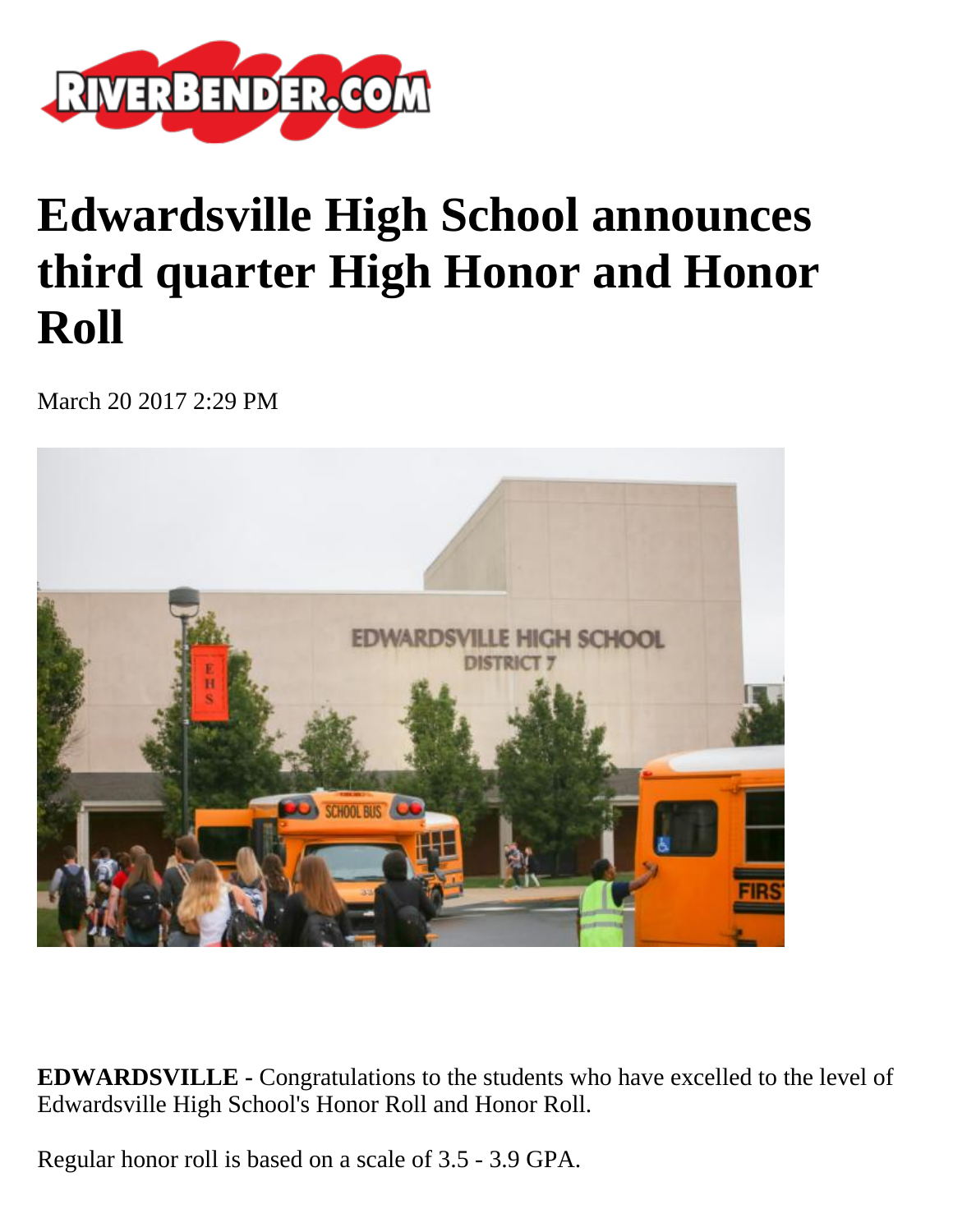High honor roll is based on a scale of 4.0 and greater GPA.

## **12th Grade High Honor Roll**

Cassady Anderson James Ariail Morgan Ash Eden Ayoub Jada Baker Matthew Barton Emily Behme Alan Benson Benjamin Bequette Isaac Bertels Jackson Best Tyler Bomar Savannah Brannan Kennedi Brown Nicholas Brunnworth Matthew Busse Caleb Byrd Tanner Chavez Molly Clarkson Riley Coad Morgan Colbert Dakota Copple Abigail Crabtree Brynn Cross Emily Crutchfield Rachel Cruzan Alec Curran Margaret Curtis Dalton Davis Lucas Davis Emma Dawson Rebecca Dean Jacob DeBouck Erin Delmore Gwenneth DenHouter Julianna Determan Emily Dickerson Brenden Dickmann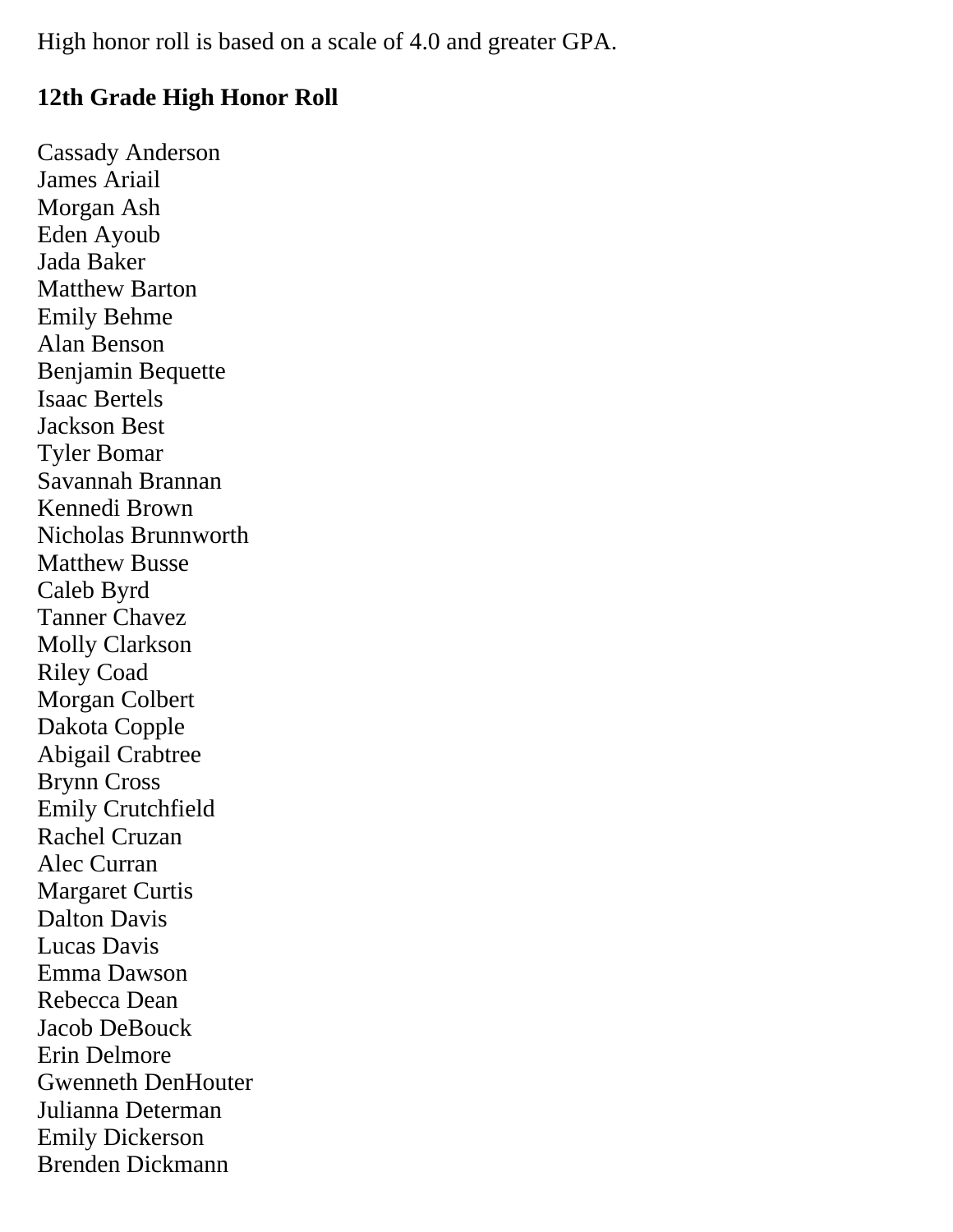Isabella Divine Lauren Dodson Samuel Downes Lawrence Eastman Barbara Ellis Jennie Ellsworth Chase Farmer Tyler Farrar Zachariah Fensterman Charles Ferratto Colin Fischer Joseph Fitzgerald Madelyn Foster Raven Frank Noah Frew Helena Frisbie-Firsching Mikayla Fry James Fulton Alexandra Furfaro Juleigh Furry Rylie Fusaro Alexandra Gabriel Jordan Garella Isaac Garrett Collin Garvey Joseph Gassiraro Kameron Gausling Michael Glisson Morgan Goebel Sarah Goldacker Cheyenne Grenaway Matthew Griebe Lilyanne Grieve Philip Griffin Hannah Griffin Jack Grimm Bailey Grinter Andrea Gross Jacob Grosze Nicholas Guetterman Chase Gulledge Amanda Gunderson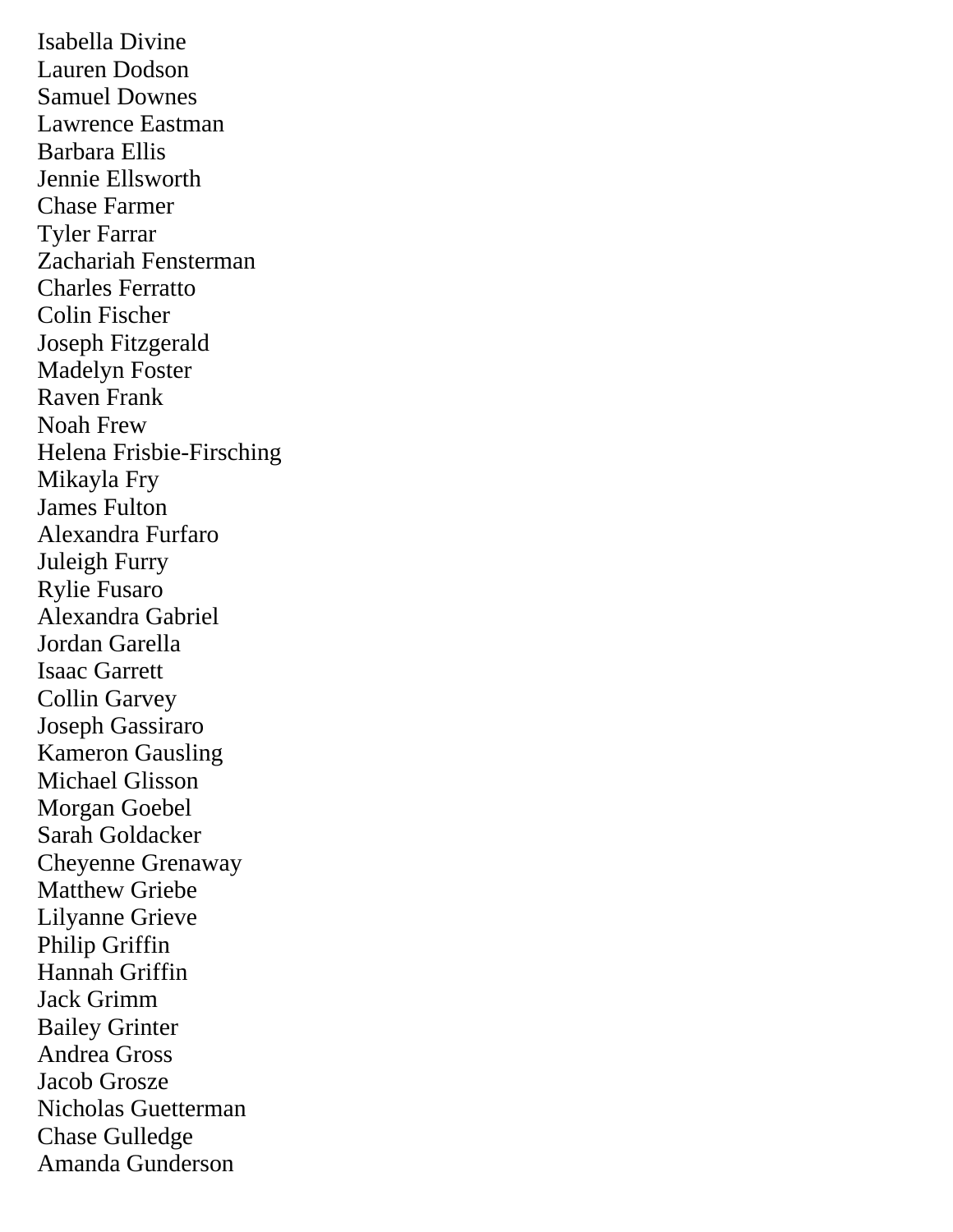Logan Hahs Kathryn Hajny Lawrence Hartman Emily Hayes Colton Higgerson Andrew Holderer Kerrington Holland Raylee Hook Natalie Hubert Desire' Huene Kyle Hylla Faheem Jafri Lindsey James Anna Johnson Katelyn Johnson Caroline Kaminsky Cameron Kelahan Ian Klein Riley Kloostra Jasmyn Kloster Oliver Knapp Nathaniel Kolesa Jessica Krebs John Krekovich Sara LaCicero Madison Lammert Mercedes Langston Meghan Lanzante Samantha Leapley Sarah Lenhardt Benjamin Lombardi Dawson Loyd Alexandra Lunn Rebecca Lynn Katherine Lynn Riley Mackey Savannah Maloney Rory Margherio Nara Markowitz Taylor Mateyka Samuel McCormick Kathleen McCracken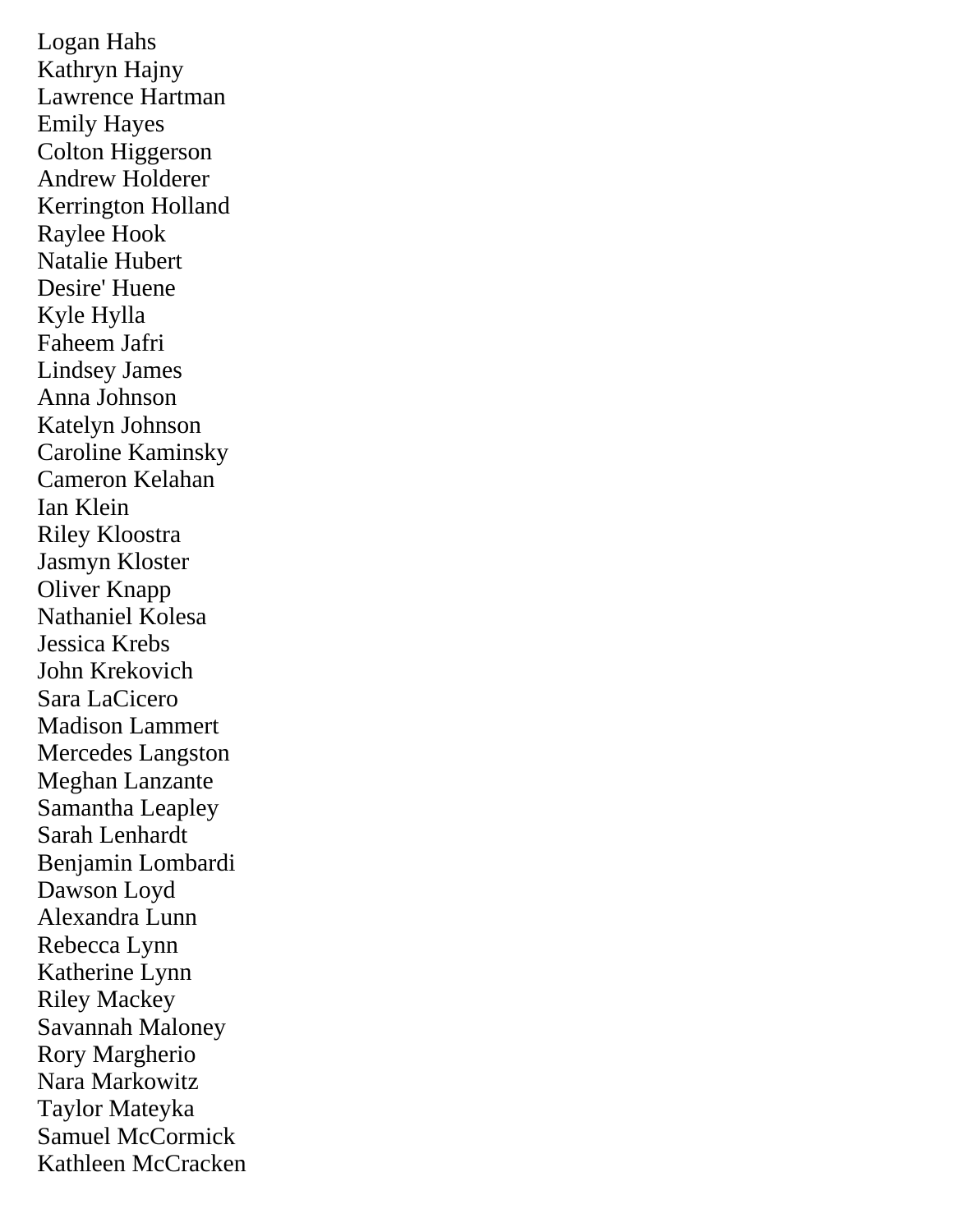Madalyn McDaniel Sidney McLean Alison Meehan Gavin Menk Nicole Meyer Maria Mezo Mirela Minkova Miranda Mobley Emma Moore Erin Morrisey Avalyn Mosby Isaiah Mueller Anna Mulford Rylie Murray Benjamin Musec Mallory Mushill Amanda Mutz Elaine Myers Hannah Nafziger Jared Nosser Darla Opel Spencer Patterson Ethan Payne Grace Perry Jessica Peters Michael Picchiotti Daniel Picchiotti Callista Poiter Brett Polinske Jason Queen Luke Raffaelle Jeanna Roman Lauryn Ross Austin Ruesch Hannah Scaggs Caitlyn Scheibal Julann Scheibal Benjamin Schlueter Jacob Schoenthal Nathan Sedor Curtis Sellers Christine Sheriff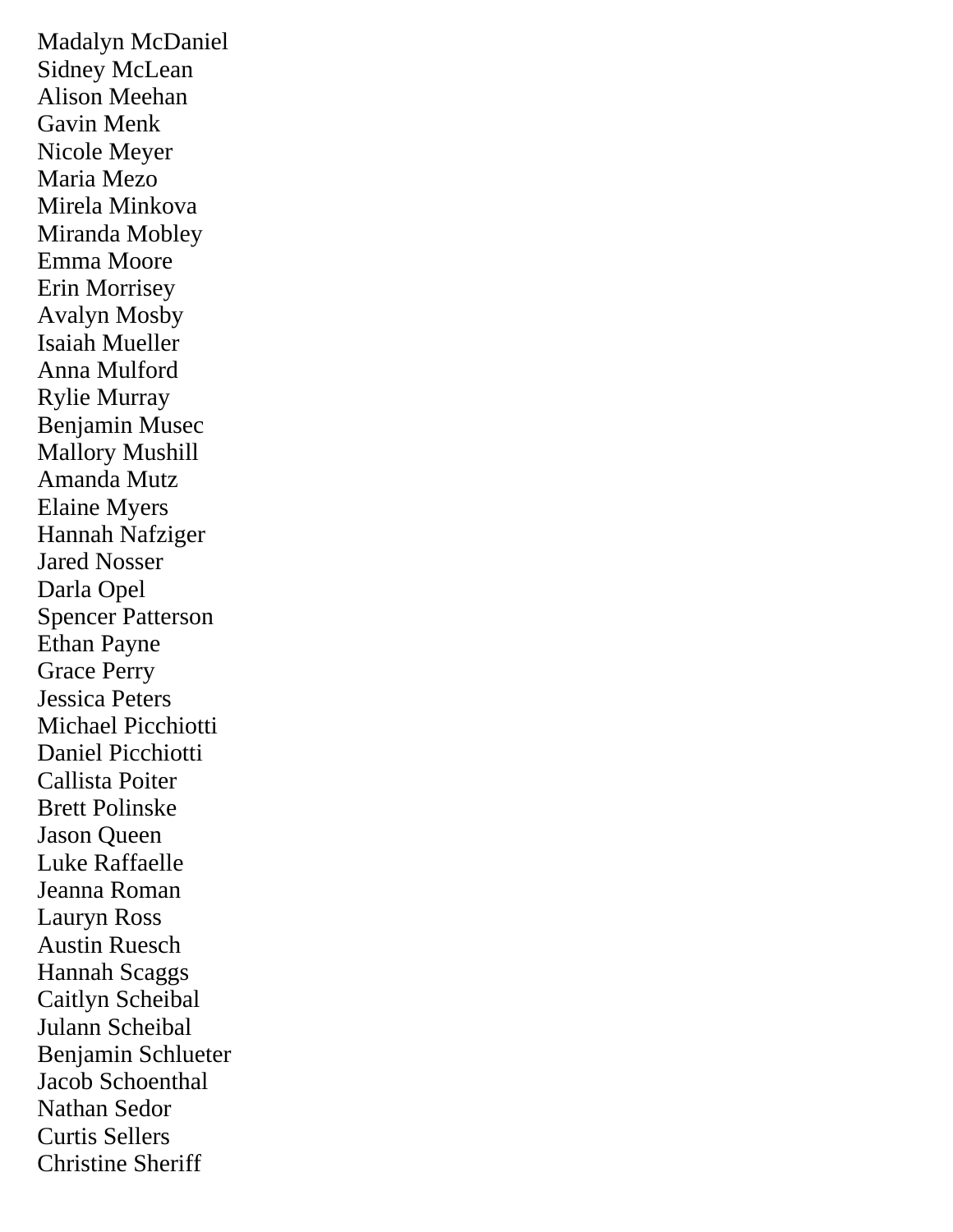Spencer Sholl Makenzie Silvey Luniva Singh Jamie Skigen Makinsey Smith Amber Sommer Molly Spangenberg Katrina Springman Eleanor Stamer Connor Stewart Sean Swanson Julia Sylvies Camille Taylor Emma Taylor Amy Terry Jane Thompson Joseph Towner Hannah Townzen Emily Troske Julia Tsertsvadze Noni Updyke Claudia Vazquez-Flanigan Victoria Vegher Mercedes Velez Alyssa Voepel Jack Vuagniaux John Wasmuth Mary Webb Jade Weber Erik Weiler Kayla Weinacht Chase Wernex Ashlin West Joshua Wilburn Rana Wilken Emily Will Bailey Williams Kaylynn Williamson Hannah Willmore August Windau Andrew Yancik Alyssa Young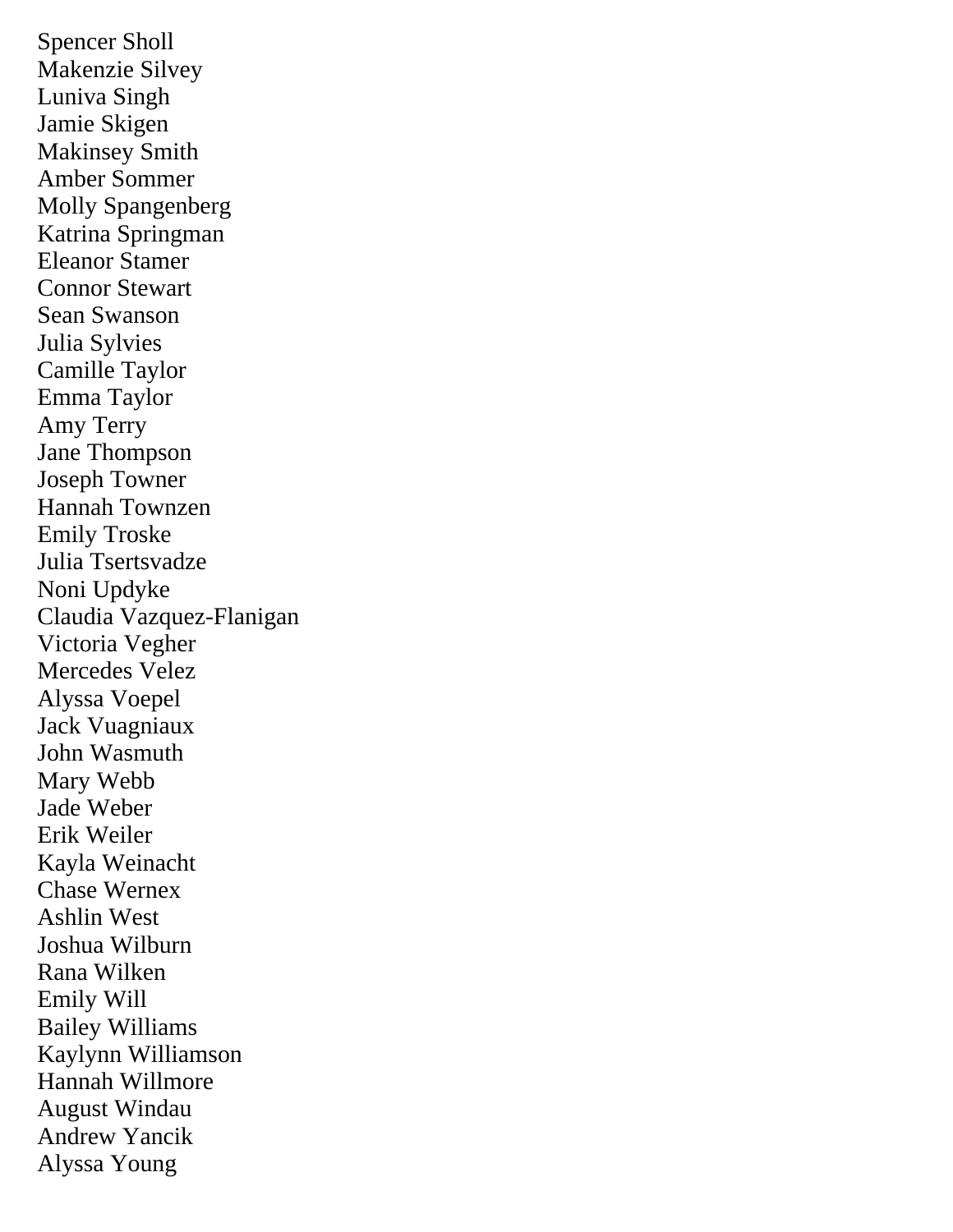## Madison Young

# **11th Grade High Honor Roll**

Kennison Adams Dane Aerne-Moore James Akeman Delaney Allan Parker Allen Myah Archer Mary Arth Erika Axtell Sydney Balding Ezri Beckmann Hannah Benson Grant Berkbigler Sydney Biethman Caleb Blakemore Megan Bowman Andrew Bridenbaugh Taryn Brown Kyle Burch Anna Burke Lorie Cashdollar Jessie Charpentier Kylie Chiapelli Lucas Clayton Madalyn Close Anna Conner Collin Cox Natasha Davis Haley Deem Izabella Delgado Grace Desse Lindsey Dial Sarah Dietzen Ansley Dorsey Jared Engeman Wyatt Engeman Akbar Fidahussain Bryce Fitzgerald Zak Francis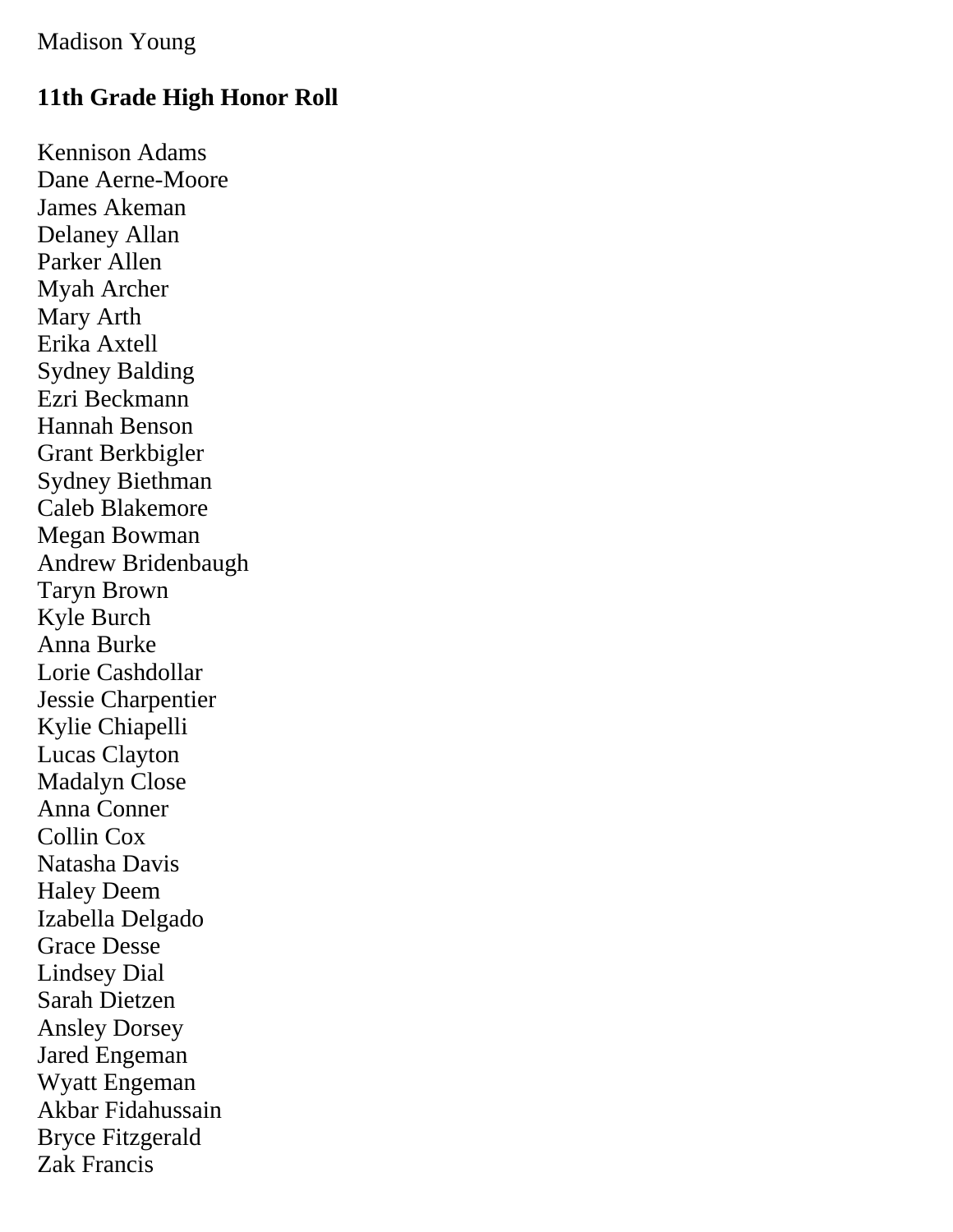Devonte Fuller Courtney Genovese Grant Gill Kayla Gluntz Luke Goeckner Meghan Gorniak David Grant Danielle Greathouse Ryan Grimm Rachel Gvillo Kirsten Halverson Jessica Harris Tanner Hartman Riley Hathhorn Mitchell Heberer Reid Hendrickson William Hengehold Wyatt Hennig Robyn Herndon Maeve Heumann Anna Hicks Michael Hoelting Lindsey Hohlt Allie Hosto Austin Huang Abigail Huffstutler Meghan Ide Brittany Jett Sarah Jobe Alyssa Johnson Sydney Joslyn Adrienne Kelley Aaron Keune Areej Khan Zakary Kimble Darren Kirsch Sydney Kolnsberg Griffin Kraut Anna Kutz Matthew Lawhead Emma Lazerson Emma Lewis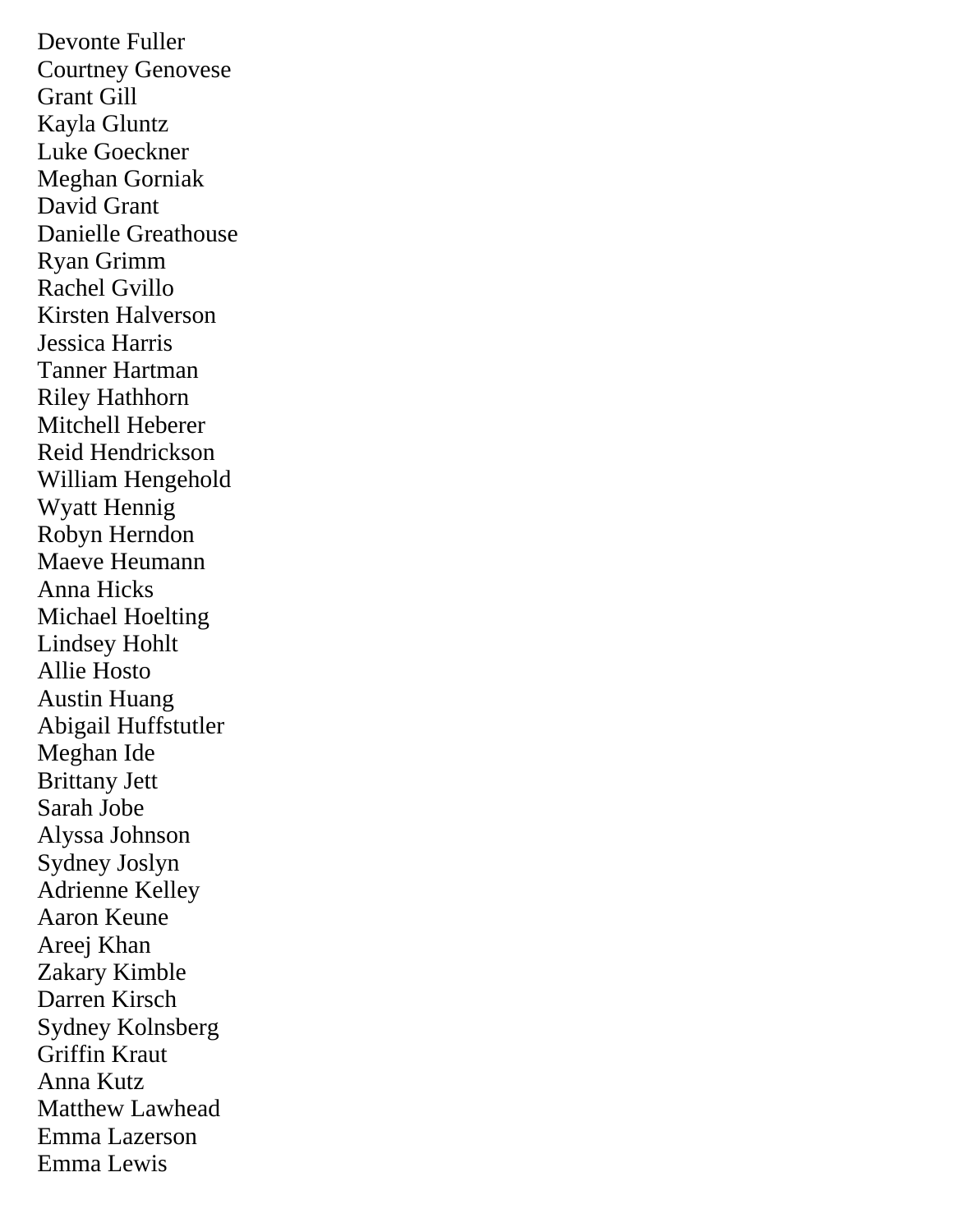Alexander Ligman Dylan Loyd Colin Loyet Robin Luo Ben Manibusan Jack Marinko Ryan McFarland Kilauren McMahon Christian Meinzen Andrew Meng Dane Miller Jacob Milton Jacob Mulvihill Joshua Myung Nicolas Nelson Blake Neville Avery Ogle Jackson O'Leary Jason Pan Joseph Paolucci Graham Peterson Madeline Pierce Grace Pizzini Amber Pocuca Emily Potter Rachel Pranger Logan Pursell Hannah Reed-Elliott Abbigail Reynolds Madison Richey Payton Roberts Alisha Romann Francesco Romano Bailey Ruesch Blake Runyon Ryan Salamon Ethan Schmidt Justin Schulz Amber Schwertman Paige Scott Kayla Seest Ryan Shustrin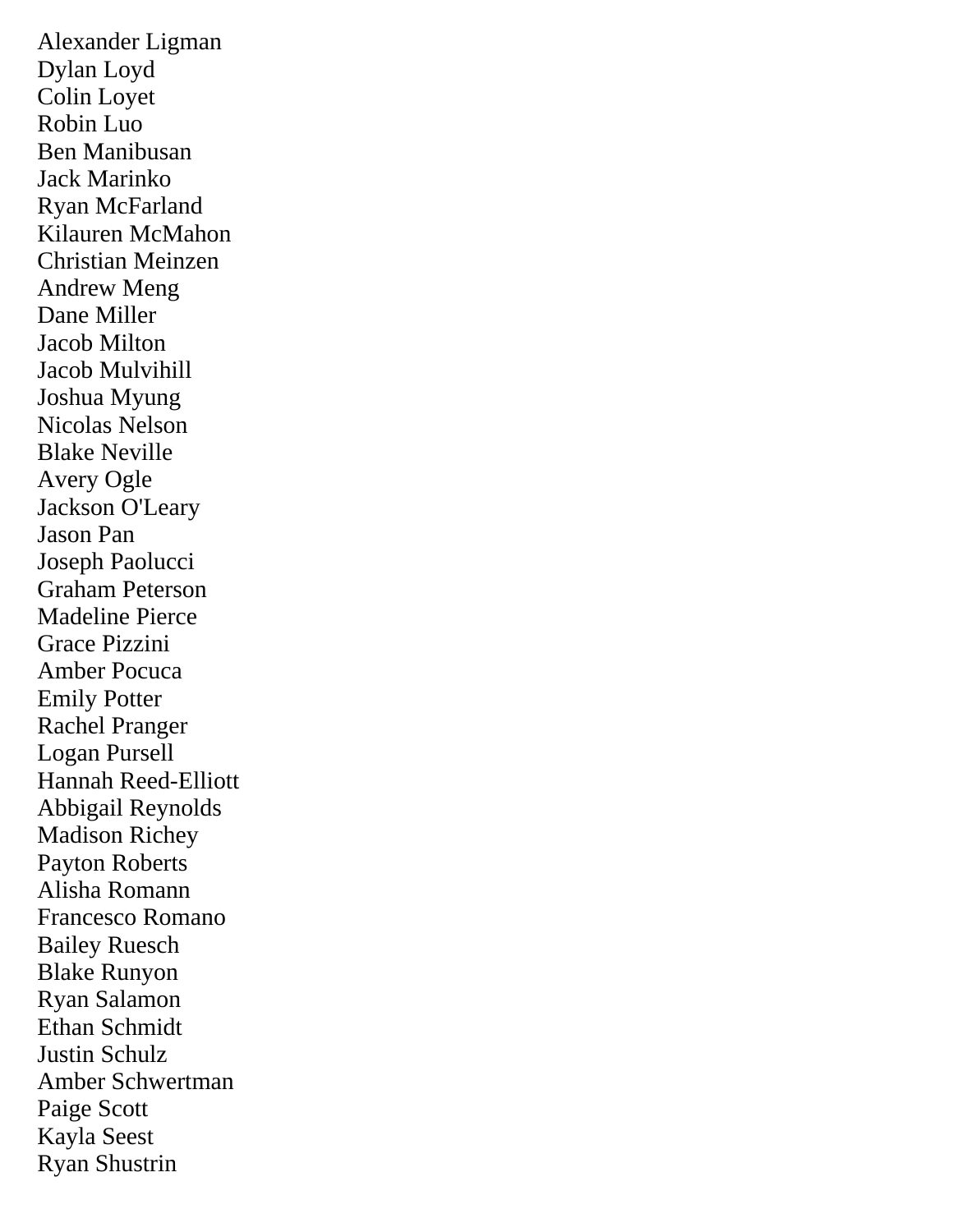Thomas Siganga Katelyn Singh Maxwell Smidowicz Whitney Smith Emilie Sparrow Melissa Spencer Hailey Sponeman Ryan St. Peters Jacob Stellhorn Rachel Stephenson Stephen Stewart David Stricker Dean Stuart Mikaela Suess Morgan Swanner Matthew Swanson Amal Tamari Lauren Taplin Paige Terch Mary Teske Lilli Thalmann Daniel Thomas Riley Threlkeld Zachary Timmermann Lauren Tripp Nicholas Trueb Caleb Tucker-Loewe Chloe Turner Lucas Verdun Chase Viehman Rachel Vinyard William Wallace Ava Walton Paige Way Jon Wickenhauser Megan Woll Natalee Wooff Kyle Wright Hannah Zeier Addasyn Zeller

#### **10th Grade High Honor Roll**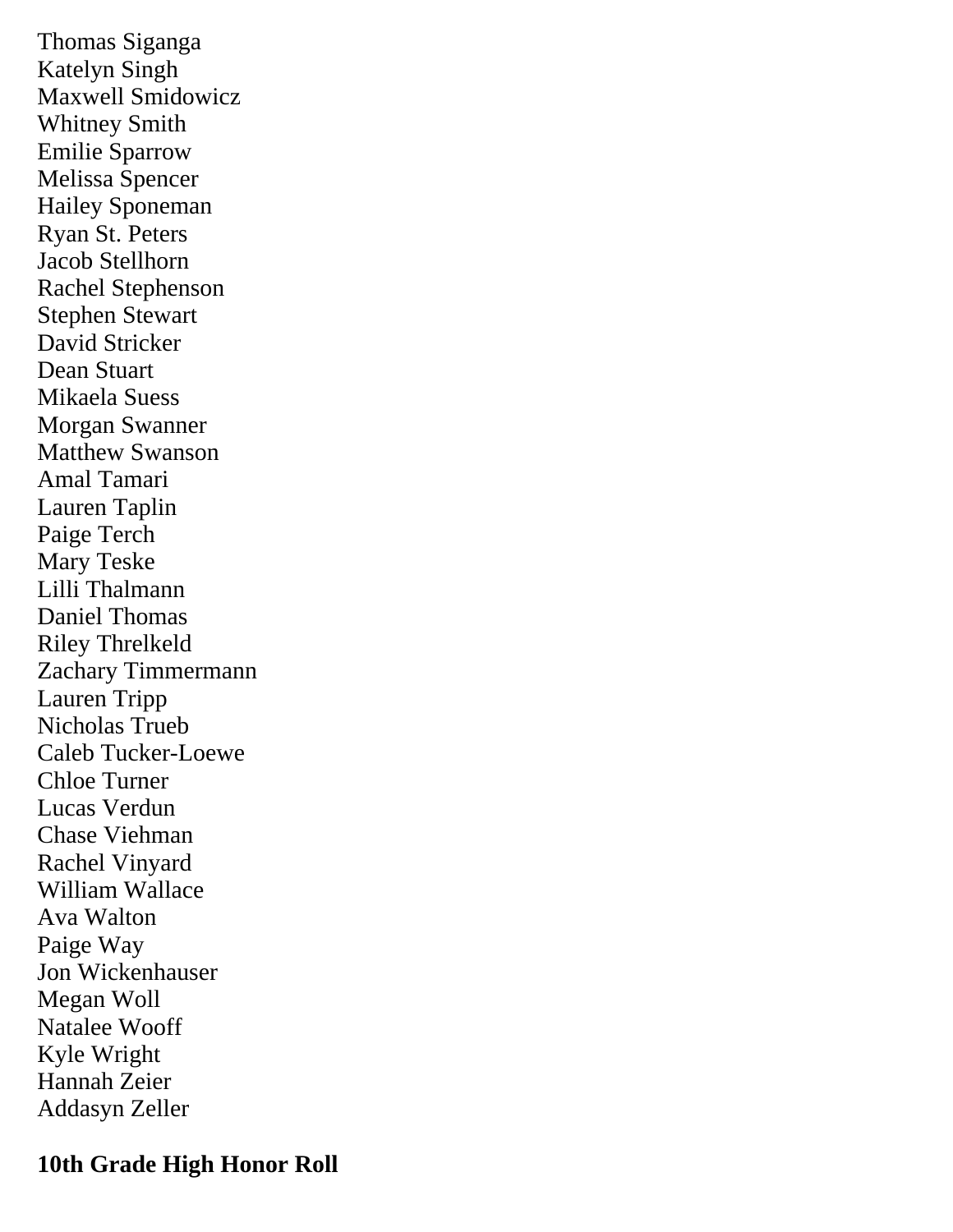Kolten Ackerman Emilee Adams Katrina Agustin Morgan Allen Maddison Arseneaux-Castillo Ryan Ash Sierra Barnard Benjamin Basarich Tyler Berry Lukas Bixen Grace Bolton Lindsey Bonk Justin Bonner Matthew Boyer Alexis Boykin Amari Brooks Isabella Brown Lauren Byrd Christopher Byron Abby Cimarolli Tara Colligan Emily Coulter Lauren Coulter Zachary Crutchfield Jacob Davis Macy Deck Kiara Delgado Greer DenHouter Patrick Driscoll Daniel Duncan Evan Dunning Meghan Dustmann Andreas Ellinas Anna Elovitz Anthony Evans Anna Farrar Margaret Farrar Alexandra Fawbush Zachary Fillback Maria Fitzgerald Zanayah Flores Jessica Fosse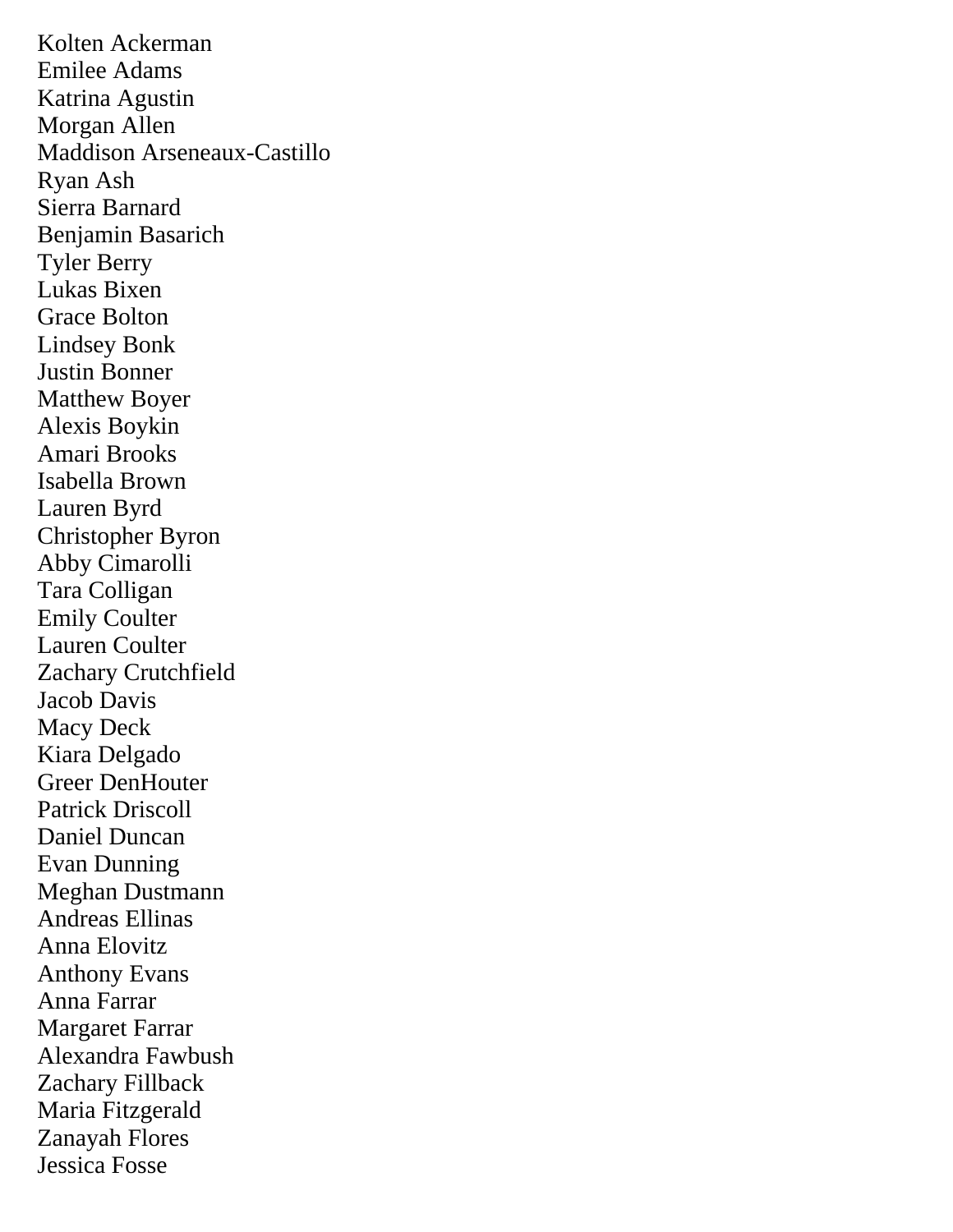Adam Foster Lorelei Frank Dustin Franke Jamie Garrison Jop Gielingh Spencer Gillaspie Payton Ginestra Mc Gobble Sydney Grammer Caden Grizzard Emily Haar Rebecca Hackett Allison Hahs Jeffrey Hampton Lynde Hampton Lauren Hangsleben Bailey Hanson Grace Hauch Lydia Hemings Katherine Henderson Talia Holmes Tyler Holt Destiny Hope Vanessa Hovey Alison Howard Haley Hundelt Gretchen Iken Macy Ivie Joseph Jaworski-Moiles Claire Jenkins Meredith Johnson Emily Jones Mulenga Kapatamoyo Natalie Karibian Rebecca Keasey Katherine Korasick Sarah Kraus Luca Krug Rachel Kubicek Emma Laughlin Sarah Lavelle Rachel Lavick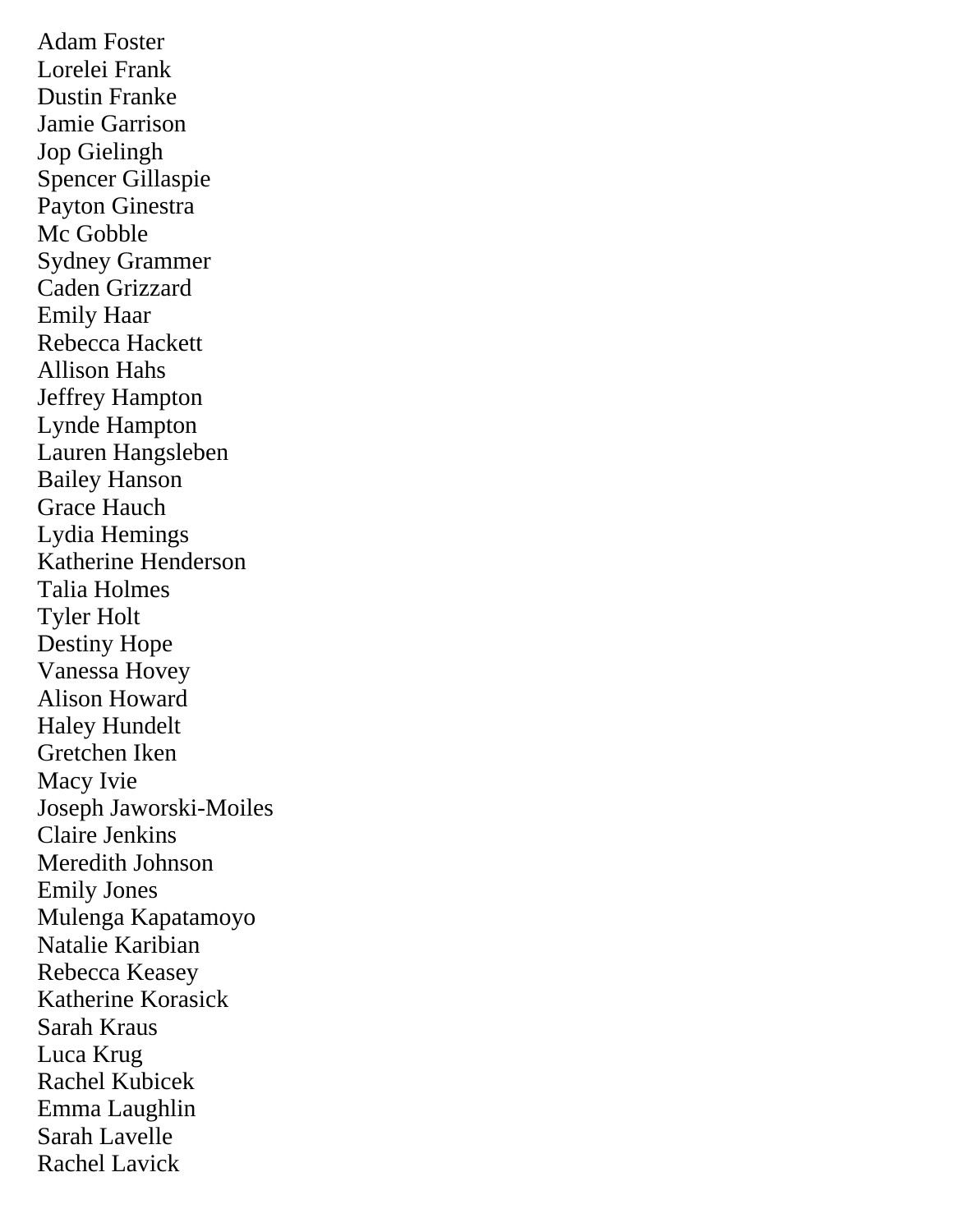Tessa Leapley Seth Lipe Joey Lu Lindsey Lucas Amy Malcharek Liam McCracken Benjamin McNabnay Maren McSparin Ashley Melosci Alexander Miller Madelyn Miller Joshua Mills Elizabeth Mislan Lila Motley Amanda Munzert Kylee Myers Abby Nahlik Maya Noonan Mackenzie Owens Joshua Perry Alexandra Pohl Tyler Pope Kylie Raasch Jack Raffaelle Delaney Reed Taegan Riley Malik Robinson Morgan Rockwell Skyler Romano Adrienne Rose Sydney Sahuri Joy Schollmeier Abigail Schrobilgen Matthew Sharoni Garrett Short Hope Shumake Megan Silvey Kiara Smidt Blake Stawar Molly Stout Hannah Stuart Noah Surtin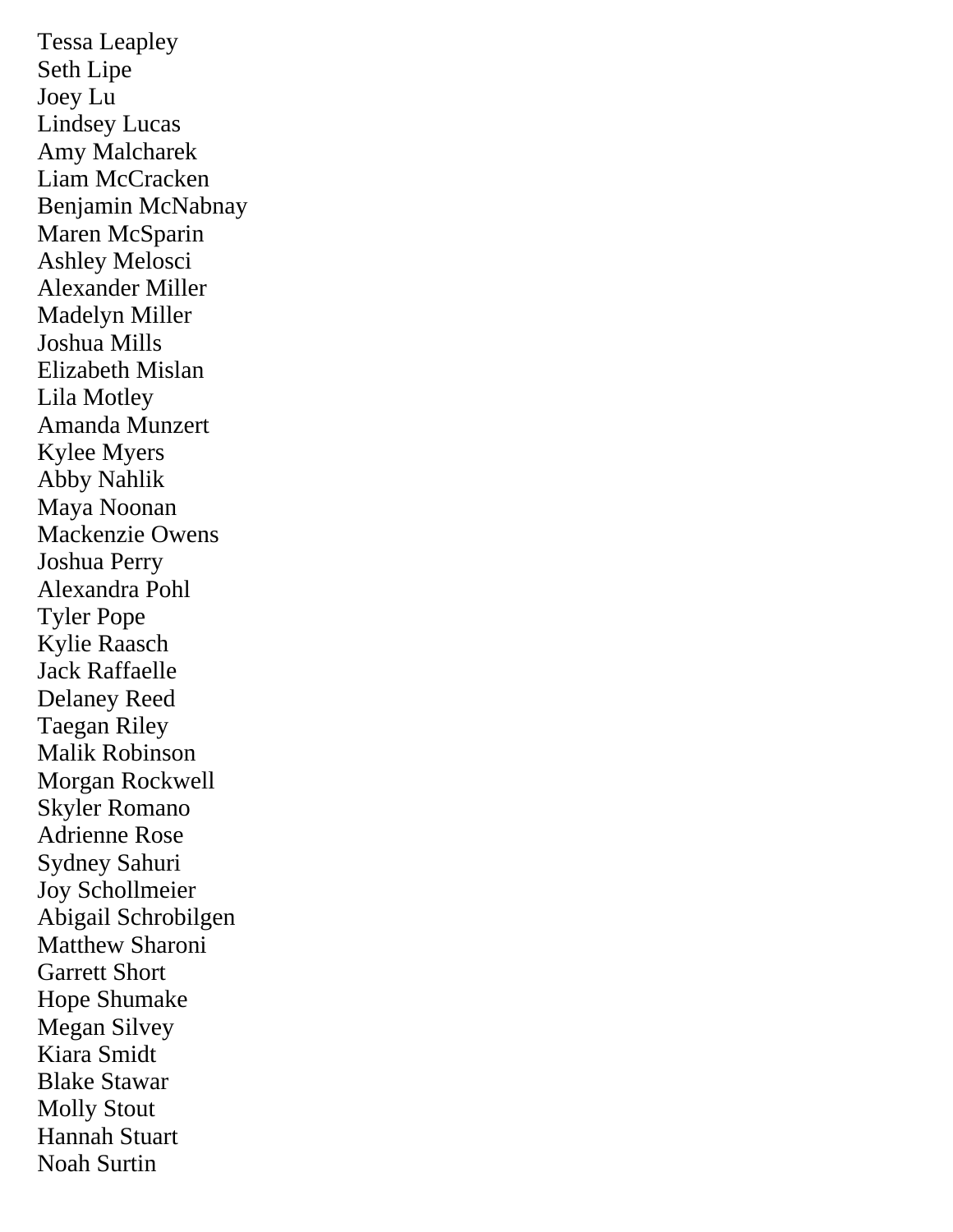Harishaan Suthan Stella Swalley Jaydi Swanson Kay Swanson Sophia Swarthout Sean Sweet Mitchell Sylvies Emma Tegert Galina Tennant Tyler Tepen Ashlee Thomilson Corrine Timmermann Joseph Toscano Jaeden Townsend Zachary Trimpe Paige Tulacro Cierra Veizer Kyle Walsh Adam Walters Nathaniel Waple Reece Watson Caden Watters Jackson Weller Madison Wente Alex Wernex Claire Wickenhauser David Wickman Alyssa Wilson Regan Windau Jared Wright Aaron Young Matthew Zollner

# **9th Grade High Honor Roll**

Lindsay Ahlers Zahra Ali Eloise Allen Hannah Almos Jacquelin Anderson Maraya Baker Khary Bausily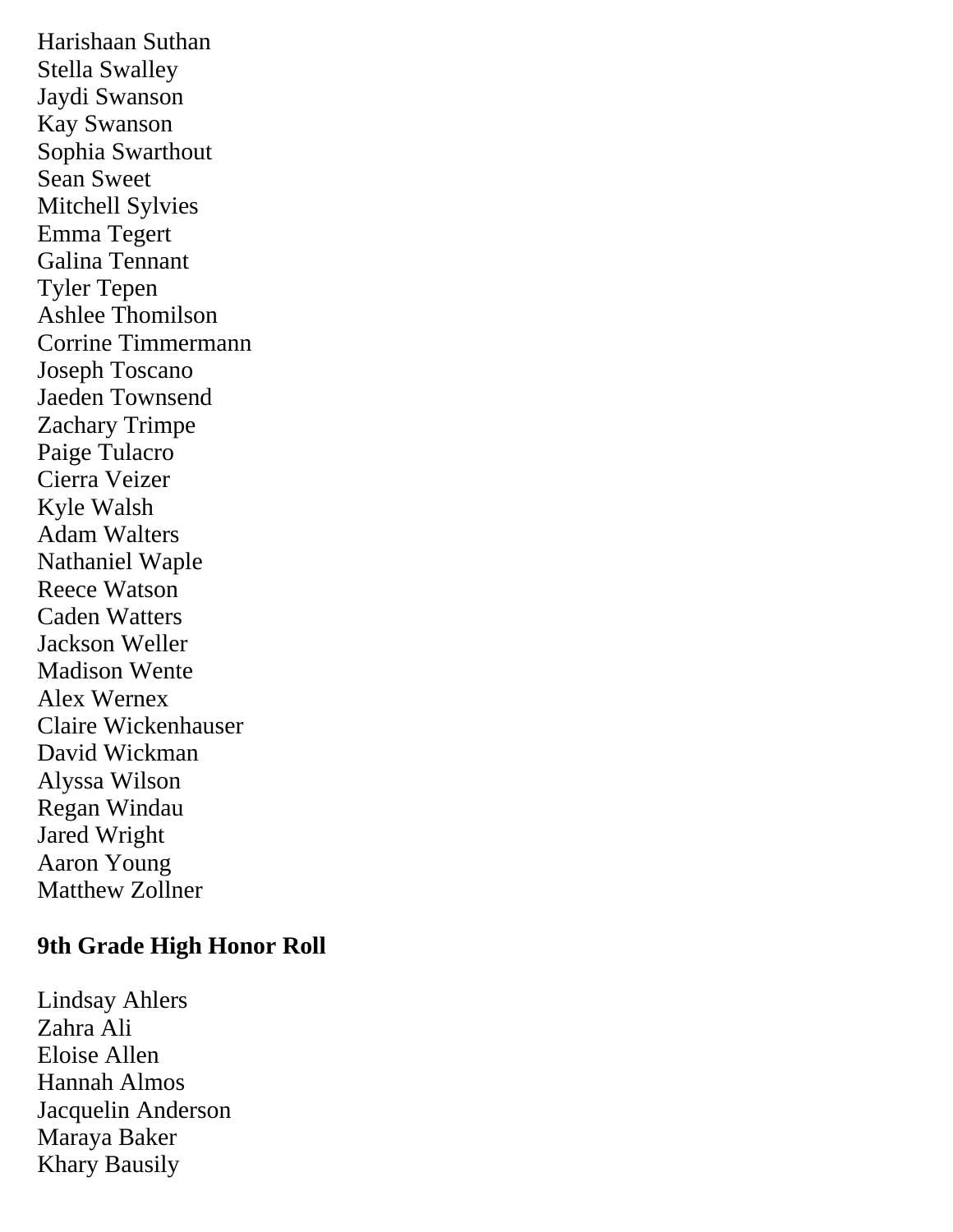Cyrina Beckmann Olivia Bell Jacqueline Benson Jessica Benson Katrina Benson Hannah Bielicke Anna Blankenship Katherine Bobinski-Boyd Muriel Bowen Anna Brase Kurt Brase Anna Bruss Anna Buss Olivia Byrne Grant Coffey Shelby Craft Ava Cruzan Mia Dalla Riva Ethan Daly Abigail Davis William Day Alecea Dees Lauren Dial Gaylen Dimick Justine Dioneda Kiera Doughty Isabella Doyle Jakob Doyle Mathiew Doyle Katelyn Draper Evan Driscoll John Duffy Ayden El-Khatib Julia French Nathaniel Frey Elise Fricke Gwynn Frisbie-Firsching Kyrah Glaze Jacqueline Glenn Jessica Glenn Shane Greathouse Shivani Greene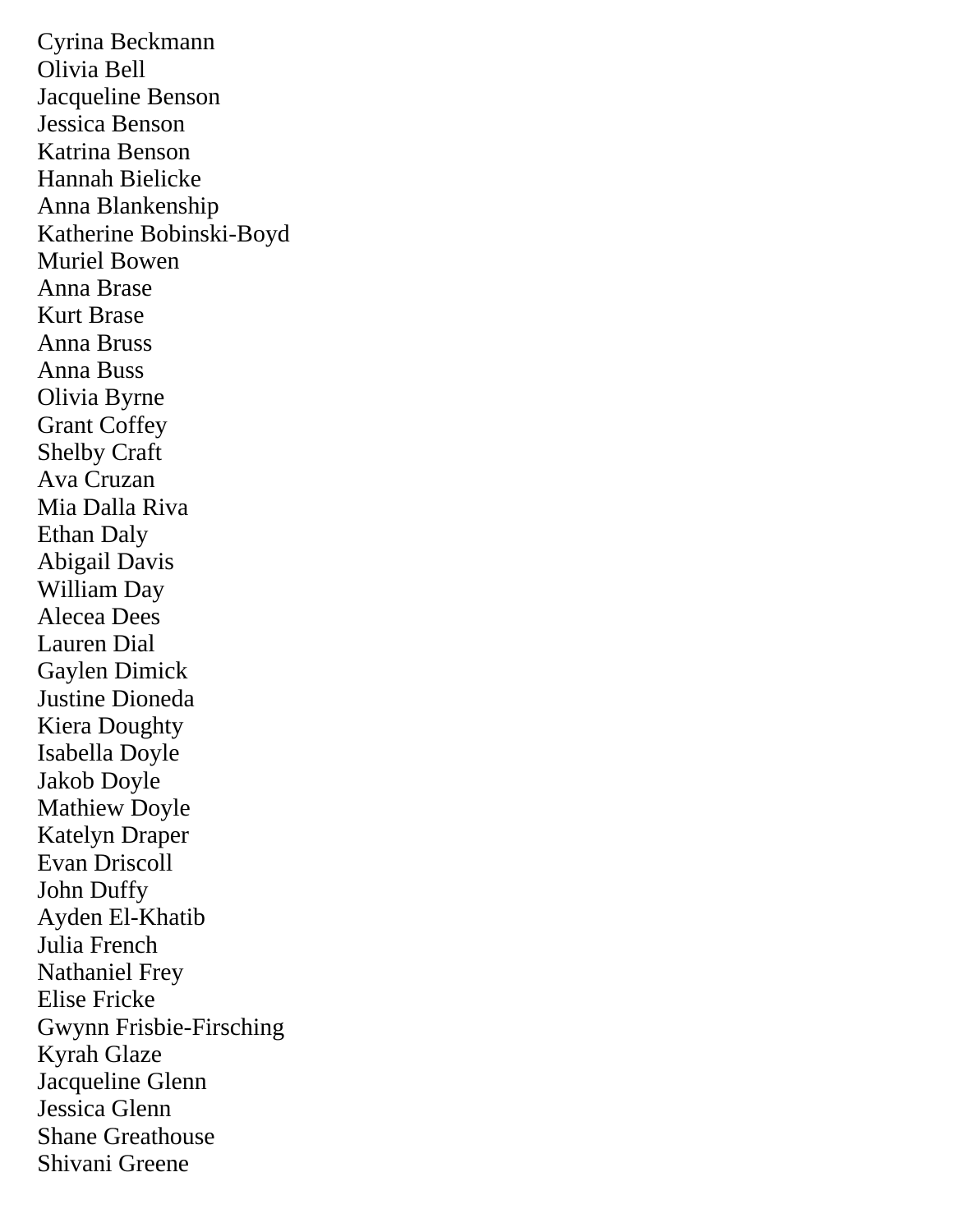Nathaniel Greenland Margaret Grieve Henry Gruben Trent Hansel Casey Hansen Joshua Harris Nicholas Hemken Jonah Herndon Alexandria Hicks Henry Hupp Austin Jackels Corryn Jarrett Reed Kaburick Paul Kampwerth Grant Karlas Miriam Kastens Makenzi Keller John Kelley Eliza Keth Mackenzie Kimble Emily Kloostra Gayathri Kondepati Abigail Korak Emily Kramer Hannah Kramer Tess Kruse Ryan Kulasekara Alayna Lammert Elizabeth Lebro Samuel Lewis Jason Liu Abigail Loftus Logan Loftus Quierra Love Natalie Loveridge Bruce Lowry Madeleine Loyet Benjamin Lunn Bryson Maedge Dev Mathur Lauren McCartney Edgar McClintock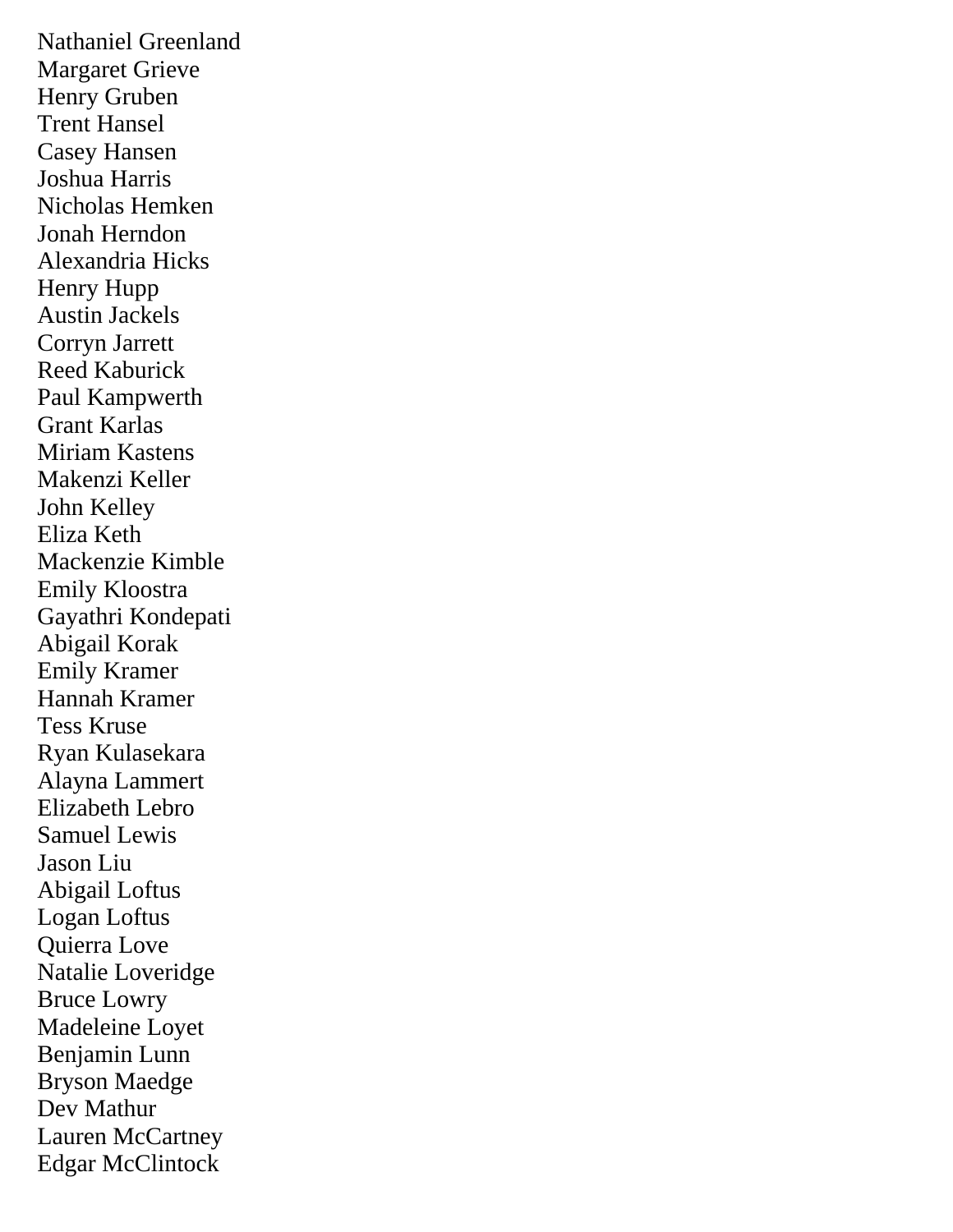Colleen McCracken Connor McNabnay Amanda Mills Logan Mills Aubrey Morgan John Mulvihill Jack Nafziger Andrew Neville Natalie Niehaus Javier Nieto Matteson Norton Kailey Noud McLain Oertle Denis Pandarakalam Elizabeth Paschall Daivi Patel Jack Pifer Ashley Pizzini Danielle Polinske Anna Potter William Range Gabrielle Rasche Lawson Redmon Usma Rizvi Riley Salmi Jace Scheibal Kylie Schumacher Carli Scott Daniel Searcy Adam Sneed Karmanpreet Sohal Olivia Sotelo Dara Stack Sam Stearns Sydni Stevens Meredith Stump Austin Svoboda Elizabeth Thompson Jocelyn Tiller Michaela Tillerson Caitlin Towell Brenda Untama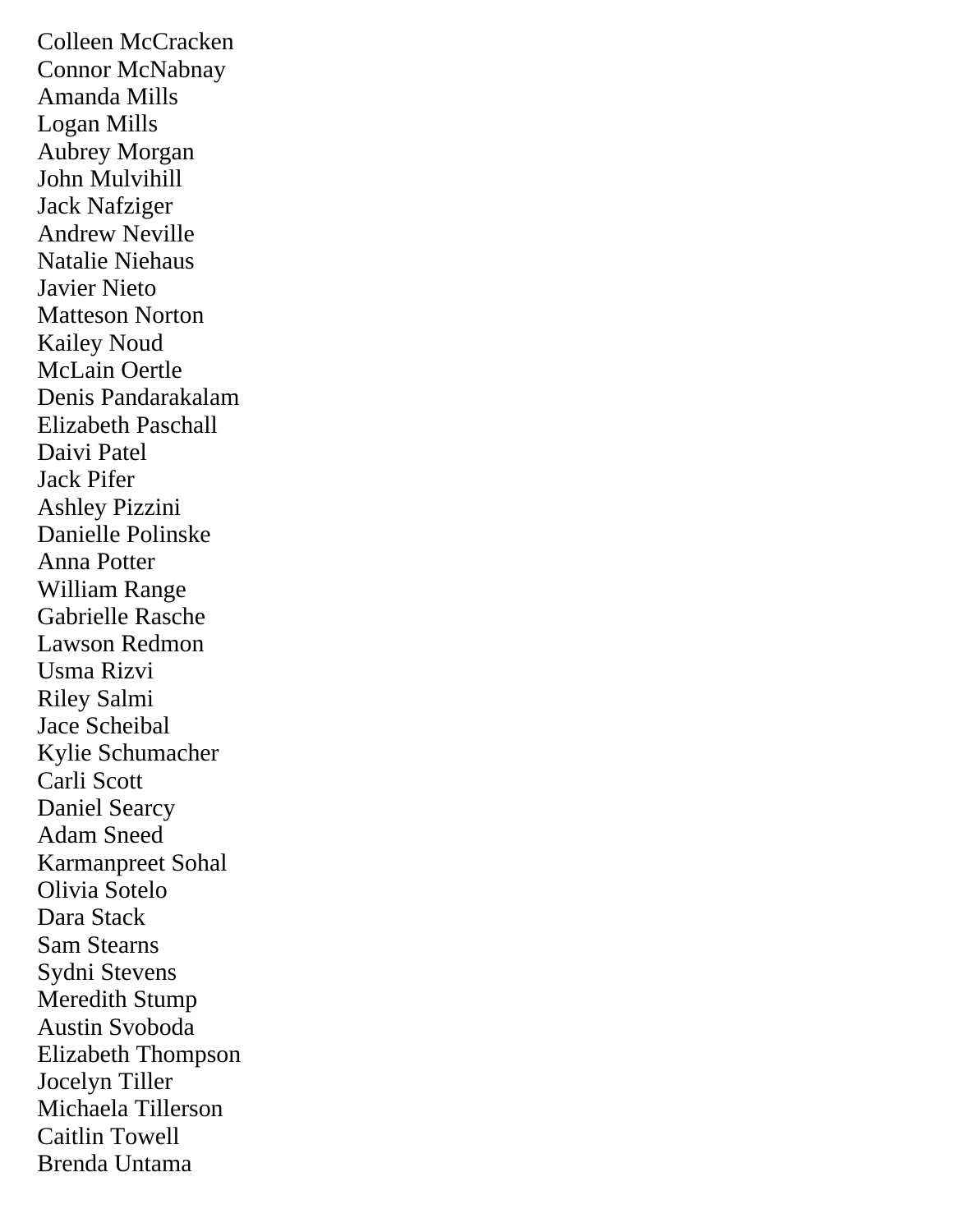Alexander Valdez Garrett Valley Kristen Valley Kamryn Van Arsdale McKenna Vereeke Elizabeth Viox Zachary Walters Morgan Weiler Trevor Welsh Brooke Wesley Lauren Whaley Joshua Whittenburg Amanda Wickman Aidan Williams Alyson Yablonsky Emma Youchoff Andi Zabotka

## **12th Grade Honor Roll**

Michael Adams Cyress Ahart Nicholas Allen Nicole Anainga Bianca Arana McKenna Atkins Julie Baker Blair Baugher Jordan Bielicke Logan Bielicke Eric Brammeier Spencer Burbach Garrett Burns Kade Burns Mackenzie Cadagin Max Chapman Joshua Chung Jason Clark Joshua Coleman Taija Cook Dustin Craig Michael Cushing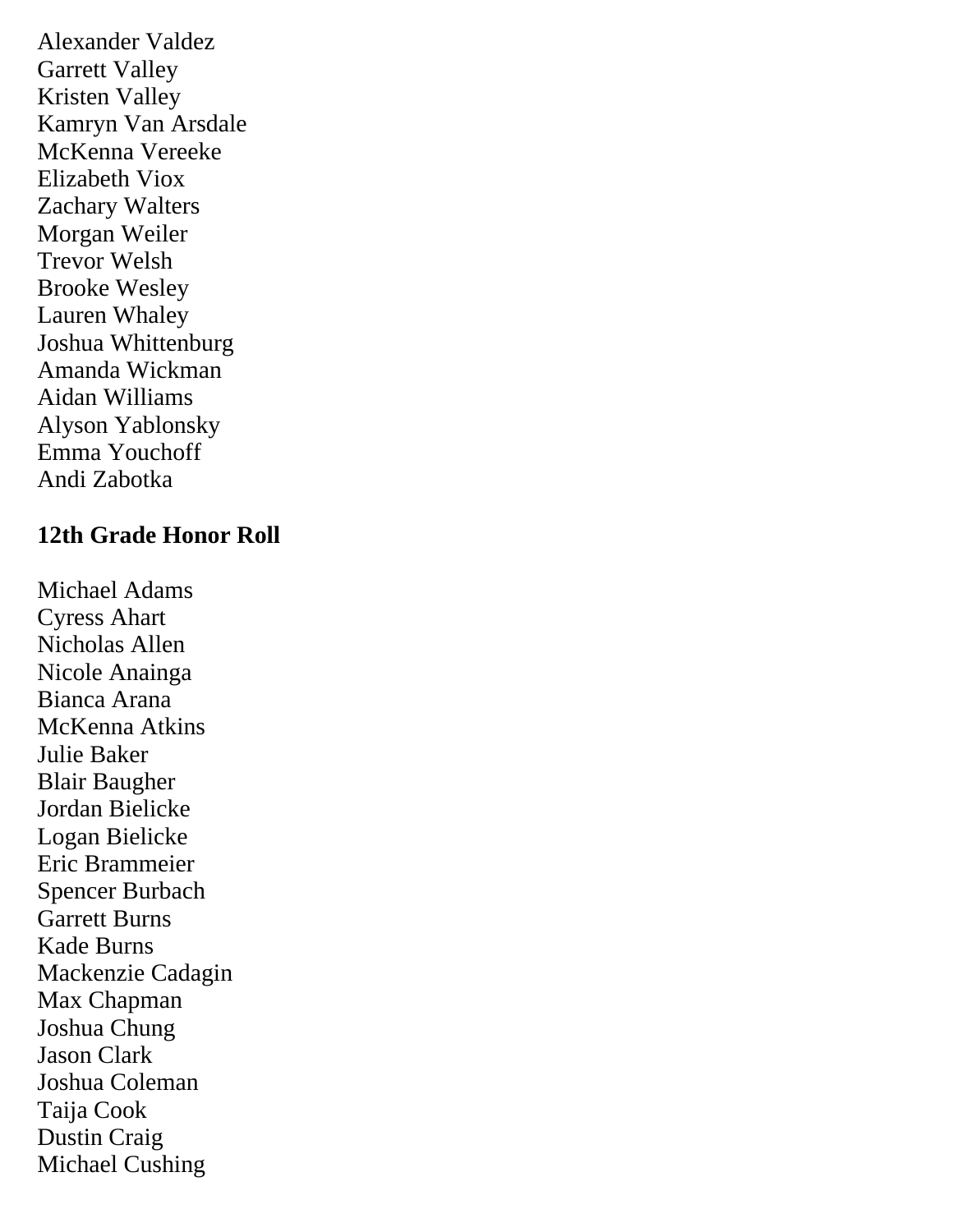Brianna Cuvar Rebecca Delin David Diak Meredith Dodson Geomar Dumas Cameron Ellsworth Veronica Fields Ethan Flatt Laura Forsyth Sabrina Fosse Ryleigh Franklin Emily Greer Matthew Gregor Kaylen Griggs Miranda Gusewelle Mohammad Hamad Sarah Hangsleben Taylor Hansen Darryl Harlan Alexa Hartlieb Matthew Heaton Chandler Henson Trevor Henson Kara Holder Karli Hubbard Jack Hultz Sierra Jenkins Cameron Johnston Marchyl Jones Colton Klenke Abigail Knight McKenna Knobeloch Brendan Korak Micah Korasick Sophie Kraus Matteo Krug Matthew Kundrick Carson Lewis Emma Lipe Katie Malcharek Ethan Manley Ryan Marsteller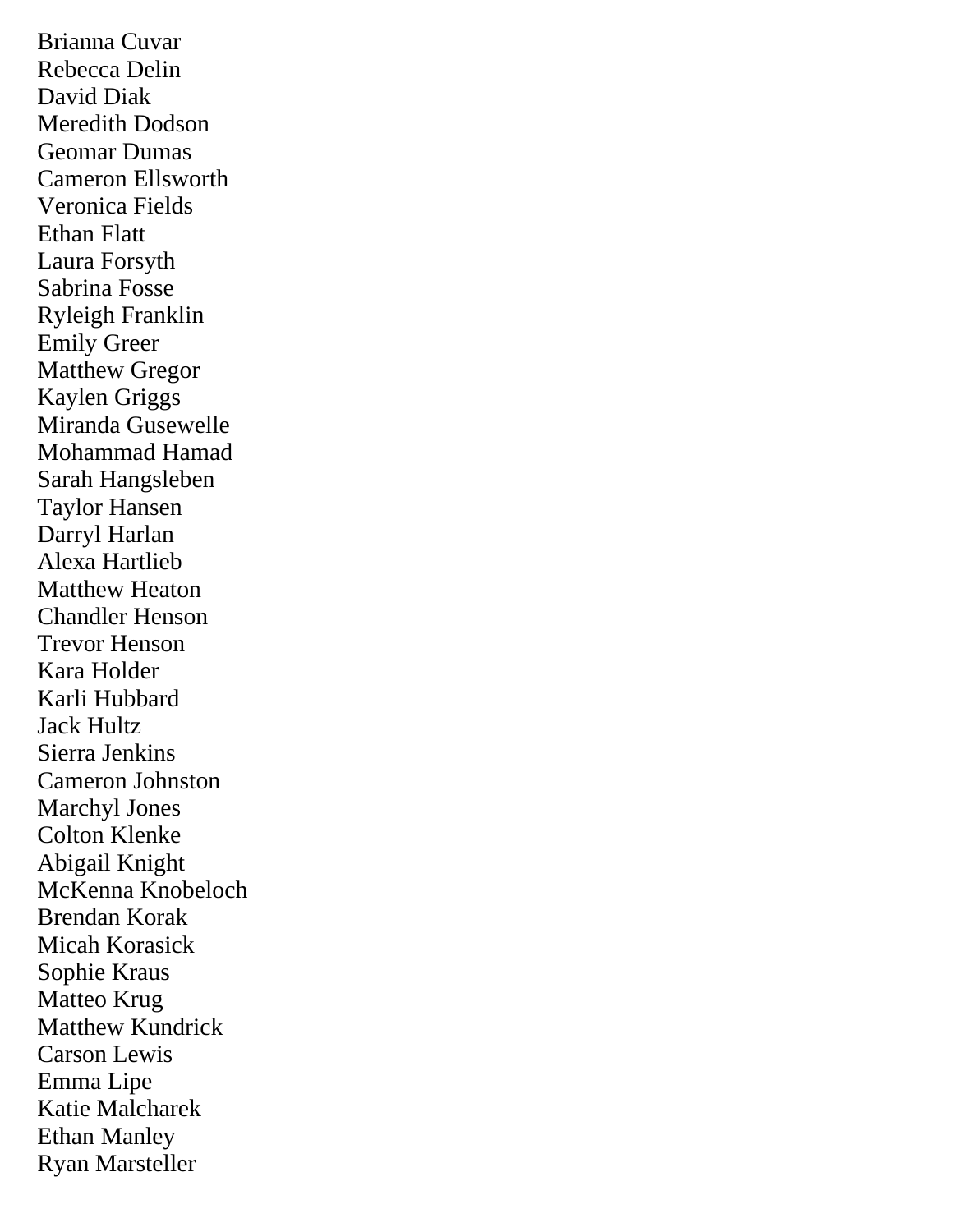Bryce McGaughey Elaine McWhorter William Messer Evan Meyers Amber Miller Liam Miller Isaac Mizel Tyler Morris Joel Mueller Hunter Noud Matthew Nuoffer Riley Patterson Tyarra Pattin Kathleen Pennington Callum Plunk Campbell Potter Kenzy Probst Alexis Pulliam Shelby Purchas Cody Reyman Jackson Rinaldi Amanda Sakadaris Shelbey Saye Tyler Schmitt Zachary Seavers Tess Secor Ashley Siatkowski Jaren Smidt Alexander Sommer Danielle Steele Oliver Stephen Connor Sullivan Colleen Sweet Grant Thiede Elizabeth Thomas Ian Thomas Caitlyn Thompson Devonte' Tincher Daval Torres Caitlyn Violet Bruce Wachowski Zachary Way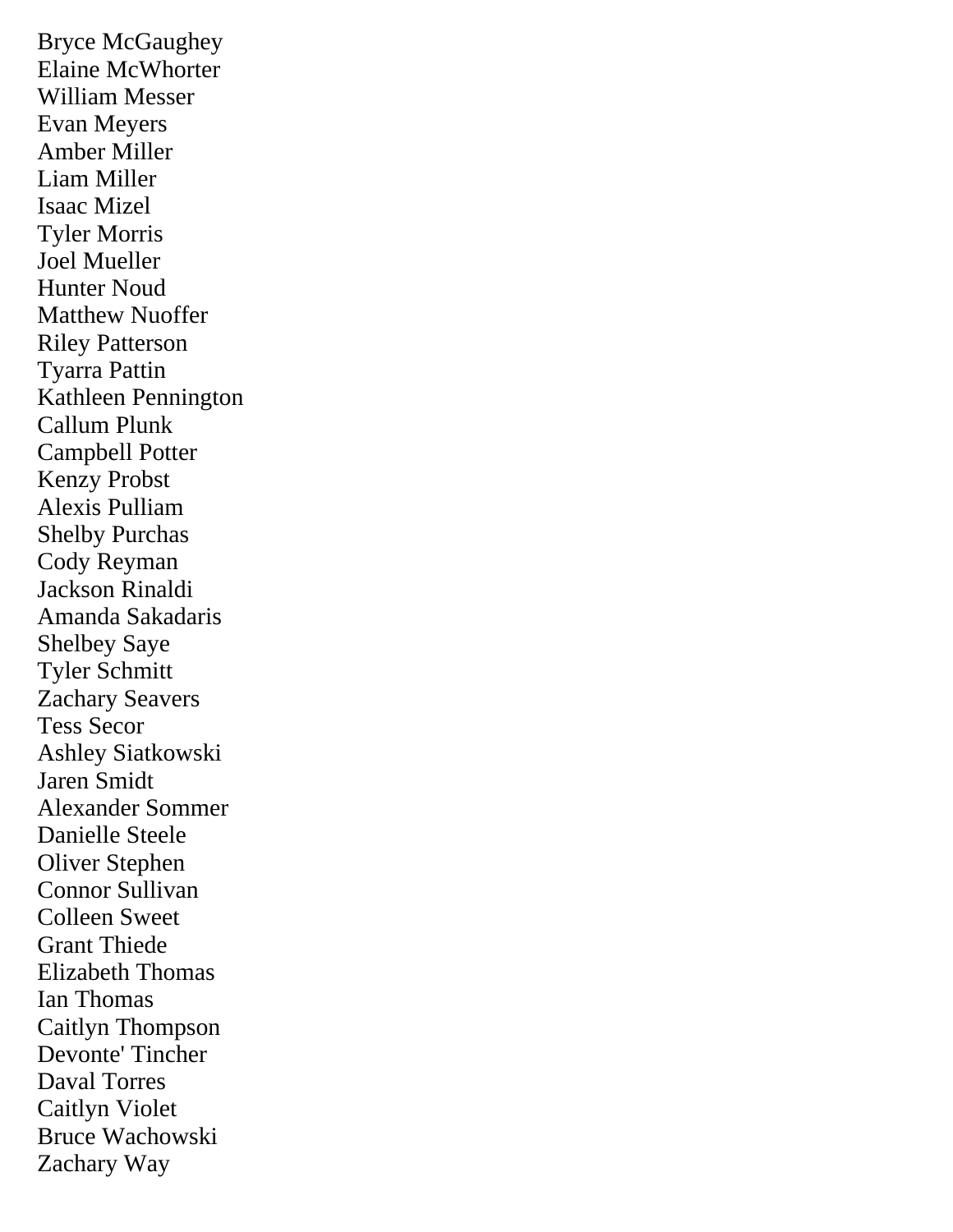Mark White Mitchell Williams Robert Williams Kaylie Wilson Megan Winston Benjamin Womack Cameron Womack Elliot Yablonsky

## **11th Grade Honor Roll**

Evan Billiter Ryan Bobb Audrey Bridges Maegen Brown Hannah Burch El Marie Burkhead Grace Carlson Caleb Carnes Brendan Carstens Paige Carter Alison Conway Alexis Cummings Tymei Dappert Sheyenne Daughrity Elaine Day Molly Denmon Honor Dimick Collin Elvers Ava Fehrmann Alexandra Freese Bridgett Gain Elizabeth Gaumer Sophie Gianaris Chase Gockel Alexander Gray Morgan Gray Rachael Gray Spencer Gray Matthew Griffin Zachary Hale Paige Hamel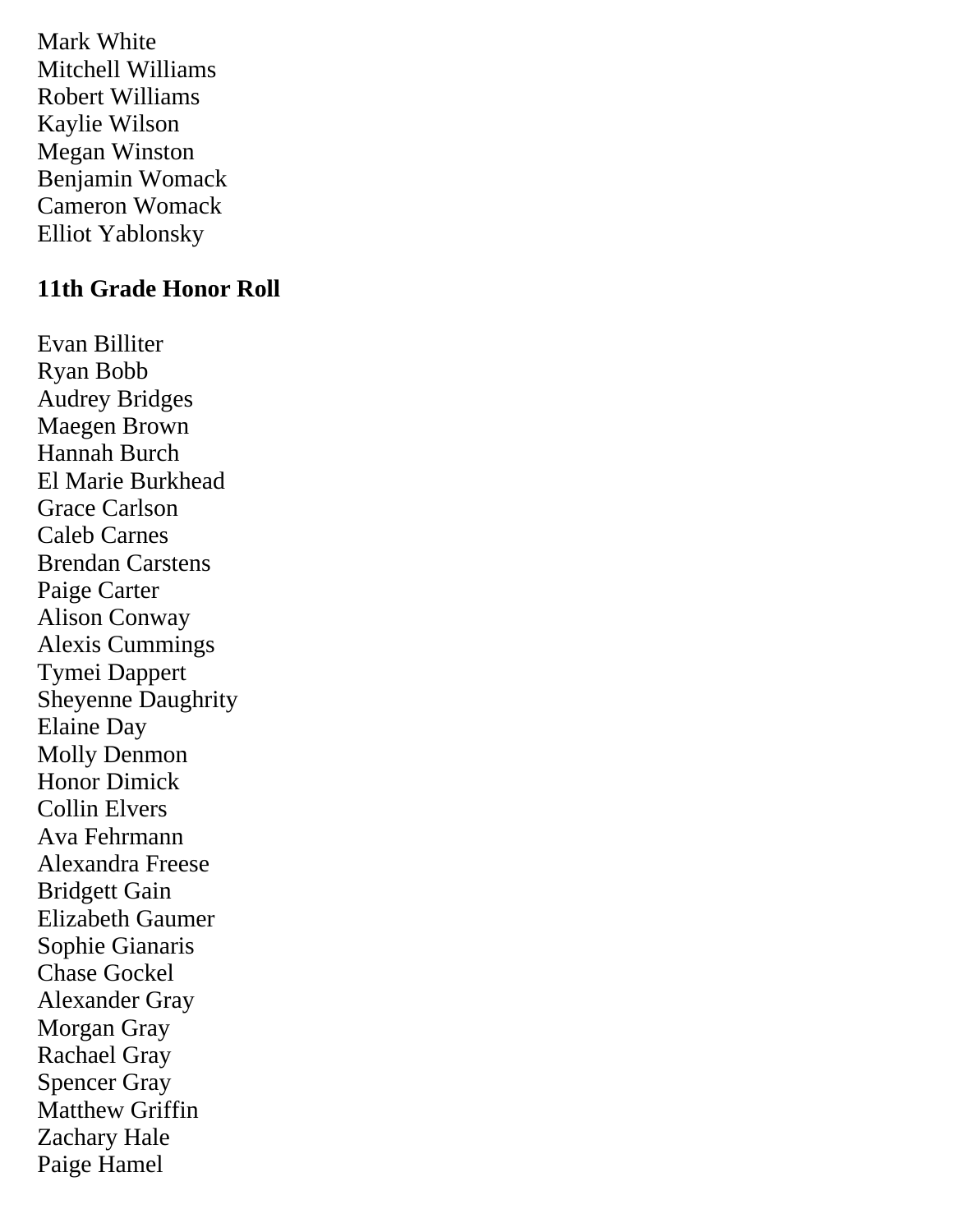Cole Hampton Dakota Harlan Madelyn Harrison Marissa Hayes Leatrice Hein Caitlin Henseler Daniel Hentz Brenden Hernandez Connor Holt Caylie Hurtte Abbie Huynh Maisie Jett Devin Johnson Emily Joyce Eli Kaase Emma Knowlton Jaylen Lewis Charles Linnemeyer Douglas Lloyd Stanley Lucas Airiana Madrid Anthony Maliszewski Olivia Marks Cameron Marsh Kate Martin Ian McLean Christian Middleton Cierra Mitchell Gillian Murphey Natalie Nava Ashley Nicastro Timothy Nolen Grace Olsen Brooke Ory Shauna Parker Julia Paul Sarah Pfile Jesse Plunk Andy Quach Jonathan Ratterman Xander Roberts Zoe Robinson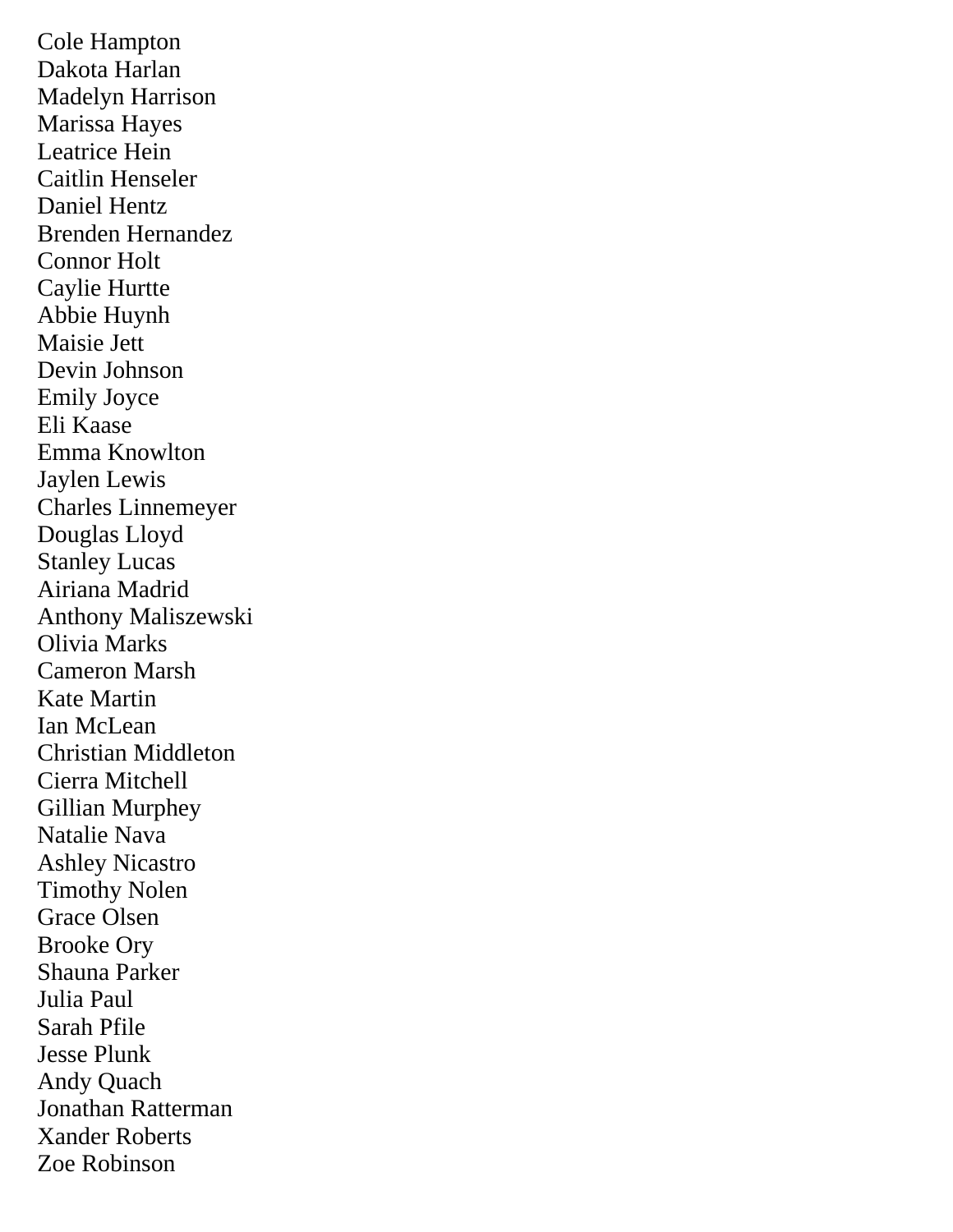Benjamin Ryan Carla Sampaio Pinheiro Cole Scarbrough Mark Schoolman Taylor Seilheimer Willem Skigen Amber Smith Haley Sparks Reagan Stanfill LeAnn Steinbrook Jenna Stobie Caleb Strohmeier Alec Van Patten Skylar Van Ryswyk Rachel Verdun Jocelyn Wagner Emily Webb Cal Werths Carson Whitney Destiny Williams Aftyn Wilson

#### **10th Grade Honor Roll**

David Ahrens Alexis Allen Kelly Anderson Halee Baker Libby Bateman Anna Beard Grace Becker Jacob Behme Noah Black Tristan Blair Skylar Bloch Connor Bouse Samantha Boyer Sierra Brannan Lukas Brase Brianna Brasfield James Bright Lauren Brown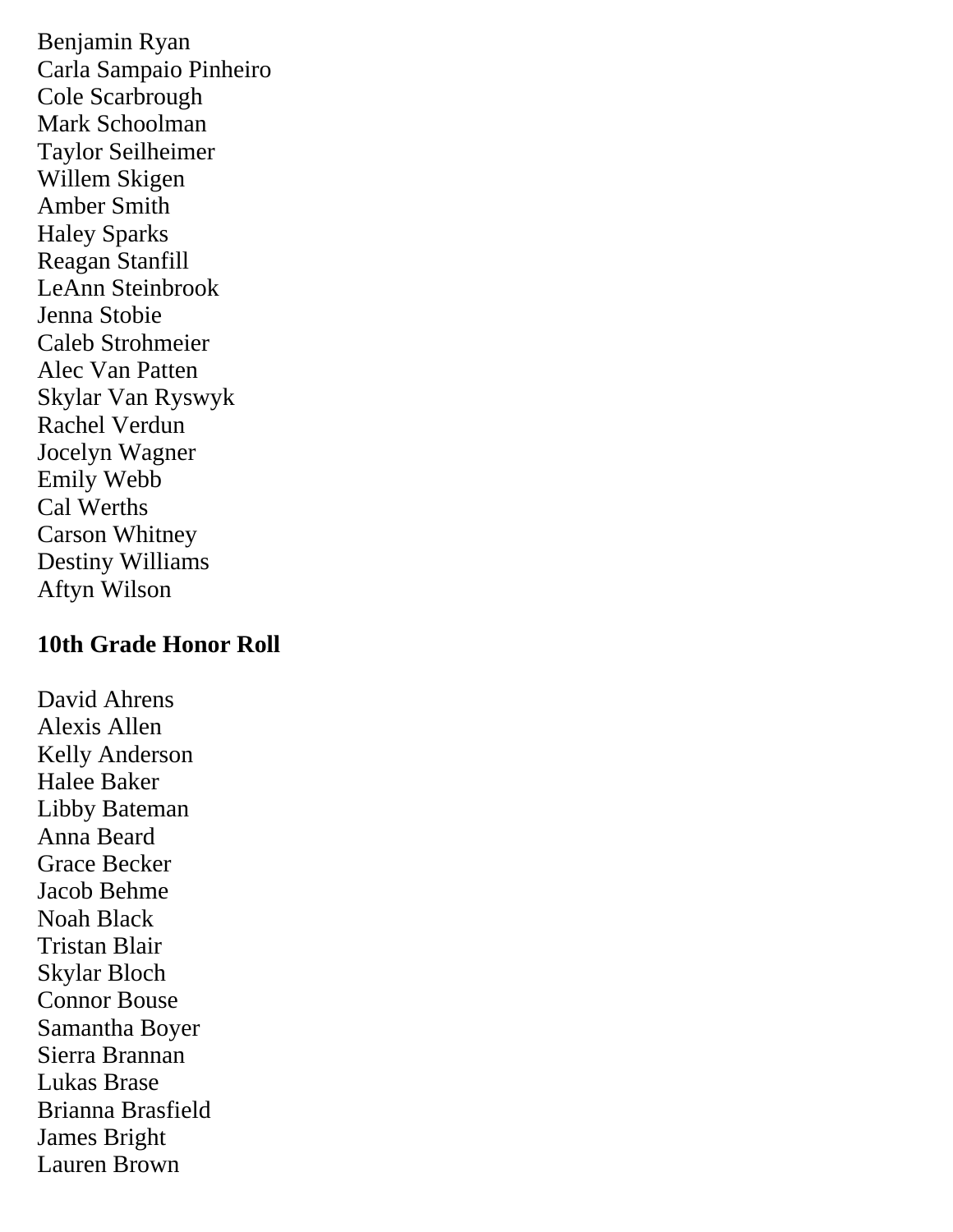Benjamin Byrd Emilio Carrion Grace Chapman Eunice Chung Samuel Clark Joseph Copeland Bianca Diaz Emily Diekemper Kylea Dietz Patrick Doolin Erin Dowdy Annie Fawbush Ashley Fenton Aniyah Fletcher Carter Fulton Monique Garrett Kailea Garvey Laura Giguere Bryce Glisson Seth Goodman Katelyn Gregory Rachel Hampton Abigail Harmon Amber Harris Maxwell Hartmann Samantha Hartnagel Maryn Heidt Ryan Hellmann Emma Hensley Jacob Hinds Justin Hinds Jon Hinson Frankie Holloway Gavin Hosto Megan Hubler Jaycie Hudson Aleksandra Ivanov Kaitlyn John William Kaminski Alanna Kaminsky Bronson Kelley Ross Kerlin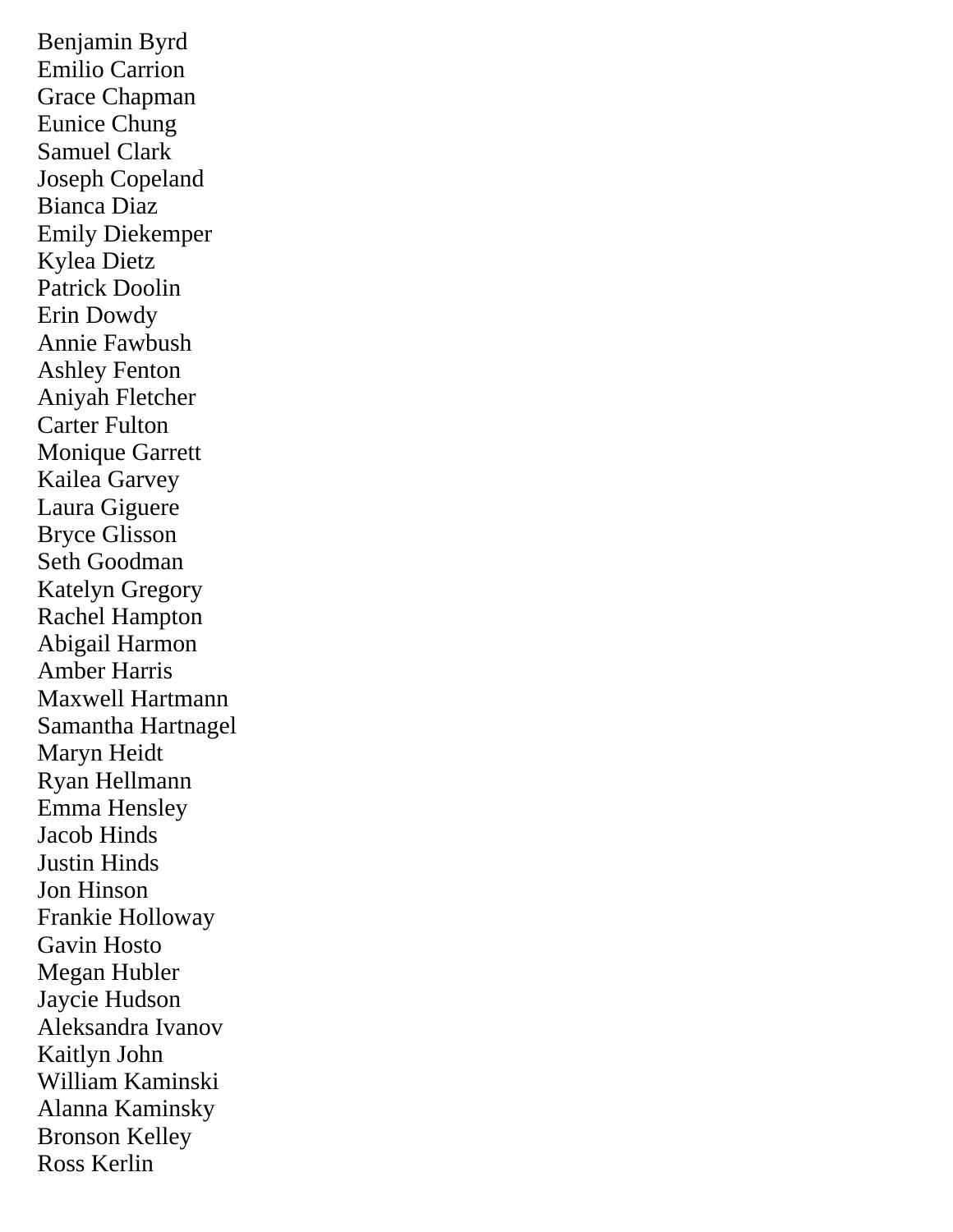John Kocevar Joshua Krausz Elise Krone Samuel Lance Brendan Latham Elizabeth Levey Katherine Lickert Anna Lombardi Christopher Lott Mackenzie Lyerla Annie McGinnis Teagan McKechnie Rachel McTague Dylan Messina Kayla Mikhayel Ethan Miracle Madeline Misukonis Zoe Monroe Trenton Moore Mashadda Morocco Marenike Moyegun Loewy Noud Emma O'Boyle Joshua Ohl Lauren Parker Michael Pinson Miranda Pratte Hunter Richardson Raechel Roberson Noah Robertson Kennedy Scaggs Meara Schaefer Jaren Schuette David Sedor Emma Sitton Jacob Slosar Drew Smith Julianna Smith Connor Sotelo Eric Spurling Madelyn Stephen Cami Stieren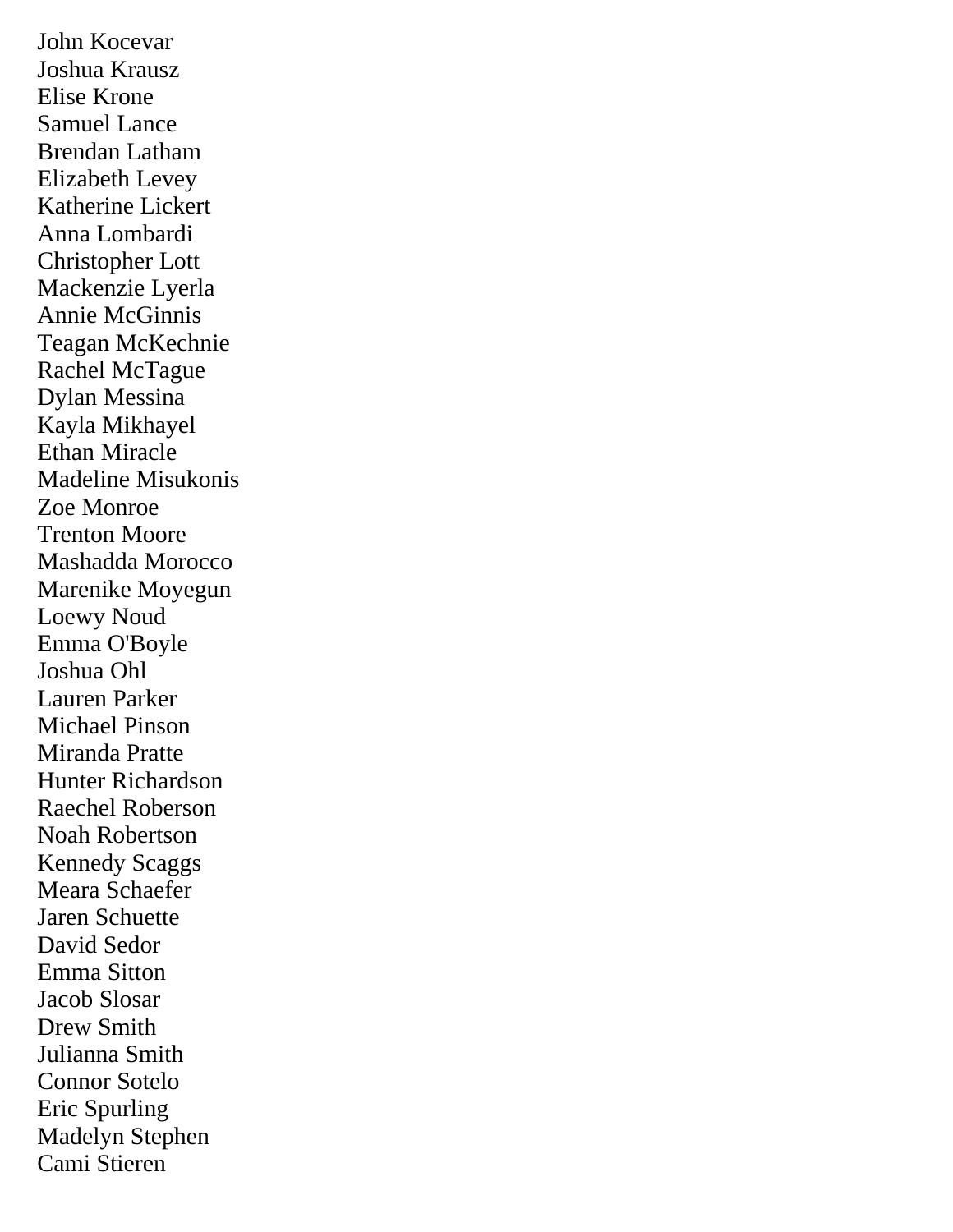Riley Summers Jade Townsend Heather Usher Matthew Vollmar Jonathan Voltz Ava Walls Tiana Washington Peyton Weaver Katherine White Brittney Yarbrough

#### **9th Grade Honor Roll**

Zoe Ahlers Jocelyn Allen Ian Bailey Kaitlin Baker Jason Beard Charlie Belobrajdic Kindel Berlingeri Jason Bigtas Elise Bollinger Beauregard Braundmeier Meghan Burris Josephine Bushell Cameron Conrad Ella Cooper Sabrina Copple Alexandra Curtis Madalynn Davis Leonardo De La Torre Cruz Tyler Depper Colten Dickmann Abigail Downes Darien Durell Coleman Earnest Hayley Earnhart Mario Emanuel Joshua Fenner Olivia Fensterman Hannah Garde Destiny Garrett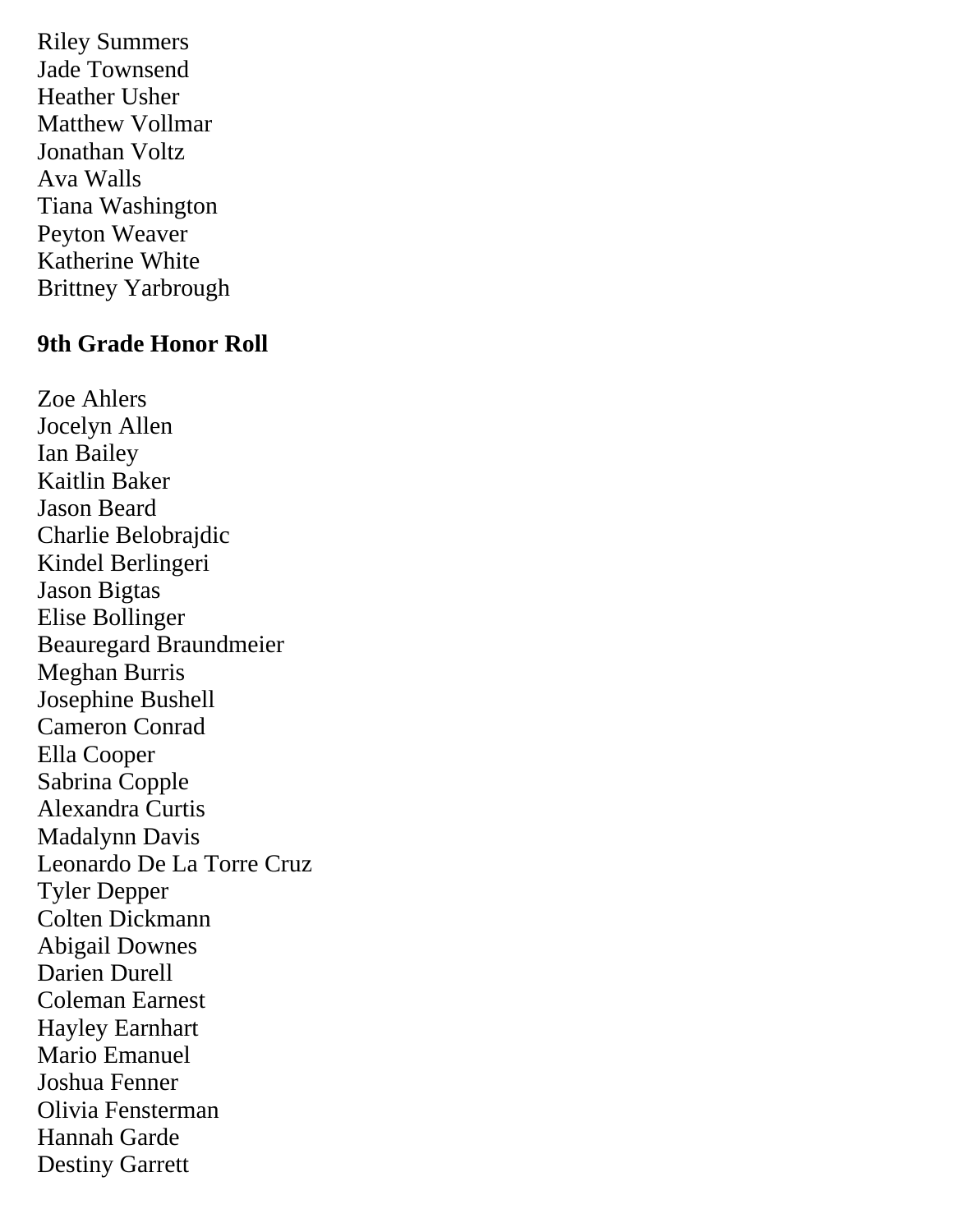Grace Gassiraro Kenneth Giese Leah Griffin Caleb Harrold Jayveon Hawkins Paige Hendrickson Brock Hennig Elias Hernandez Akilah Hudson Caitlin Hughart Zachary Hunter Alexis Jones Amara Jones Jacob Kitchen Joshua Klein Ashlyn Kraut Rileigh Kuhns Lauren Ladd Rylee Langendorf Kadin Lieberman Nicholas Logan Chloe Luster Tamia McCray Elizabeth McDougal Gabriel McGuiggan Taylor McOlgan Devin McVey Maurice Miner Joseph Moore Nadia Msakni Alison Mutz Isabella Olson Gina Orofino Harrison Padon Daniel Pauk Zachary Paul Allison Paur Rachel Pfile Nicole Picchioldi Joshua Robinson Samantha Rojas Everett Roseman